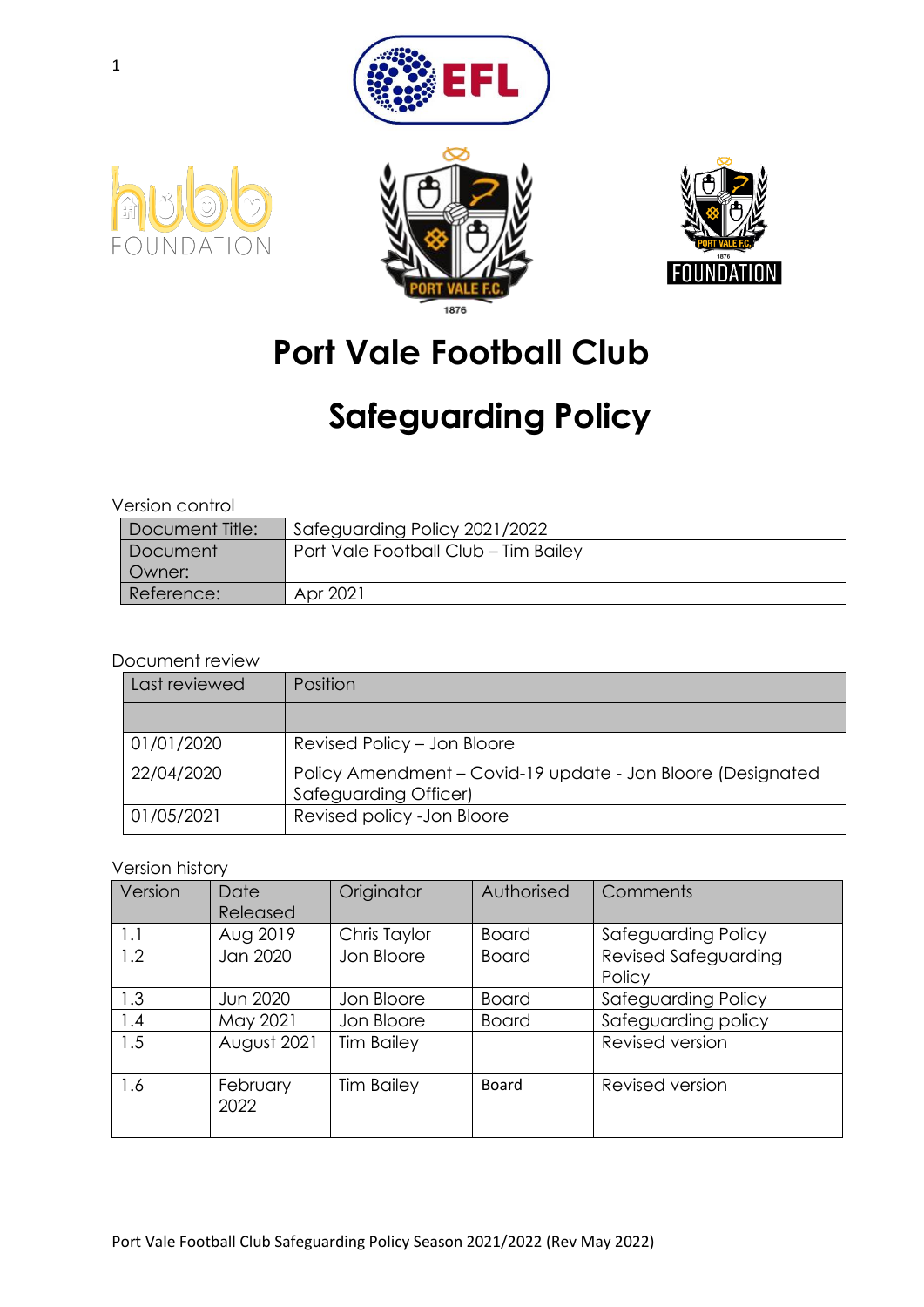#### **1. Introduction**

Port Vale Football Club (PVFC) is committed to ensuring that we create a safe environment for everyone visiting or taking part in activities at the club. Port Vale Football Club take our responsibility to safeguard and promote the welfare of all children, young people, and adults at risk very seriously. Our approach to any concerns will always be child/young person/adult at risk centred. We and our staff will always, consider what is in the best interests of the child/young person or adult at risk.

This policy sets out our commitment to safeguarding and provides a framework for what to do if concerns arise about their welfare or protection whilst at Port Vale Football Club.

Carol Shanahan Chair.

#### **2. Scope**

This Policy is for use across the club and is to be observed by all those working/volunteering and coming into contact with adults at risk to ensure best practice in safeguarding is promoted and adhered to.

Activities undertaken at the following locations/departments are under the remit of this policy including:

- Port Vale Football club and the Vale Park Stadium
- Port Vale Foundation Trust
- Port Vale First Team
- Port Vale Academy and Youth Development
- Port Vale Women
- Port Vale Retail Store
- HUBB Foundation
- Bescura

#### **3. Policy Statement**

This policy is written in accordance with the requirements of Working Together 2018, Keeping Children Safe in Education (1st September 2020) and the Standards for Safeguarding and Protecting Children in Sport produced by the NSPCC and Sport England and the Protection of Freedom Act 2012.

These procedures apply to all children/young people under the age of 18 years and adults at risk aged 18 years or over. They all have equal rights to protection regardless of age, gender, ability, culture, race, language, religion or sexual identity. All staff and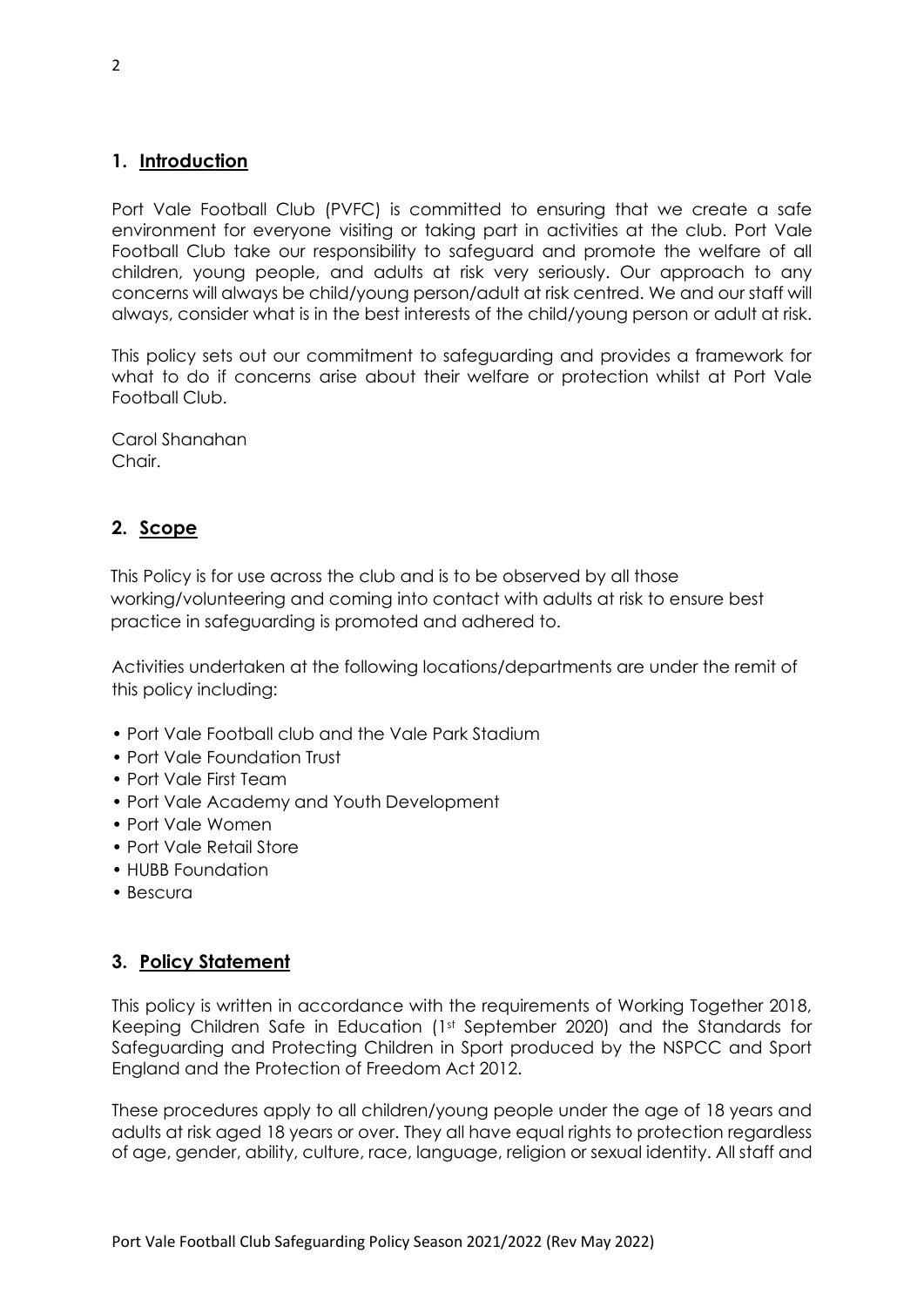volunteers will treat them with respect and dignity throughout their time at the club and will support their needs sensitively.

Working Together to Safeguard Children (WT, 2018) sets out the legislative requirements and expectations on individual organisations to safeguard and promote the welfare of children and should be read in conjunction with this policy. A key principle of effective safeguarding arrangements is that **safeguarding is everyone's responsibility**. Working Together to Safeguard Children 2018 states:

"Everyone who works with children has a responsibility for keeping them safe. No single practitioner can have a full picture of a child's needs and circumstances and, if children and families are to receive the right help at the right time, everyone who comes into contact with them has a role to play in identifying concerns, sharing information, and taking prompt action.

In order that organisations, agencies, and practitioners collaborate effectively, it is vital that everyone working with children and families, including those who work with parents/carers, understands the role they should play and the role of other practitioners. They should be aware of, and comply with, the published arrangements set out by the local safeguarding partners. *(Para 16,17 P, 11)*".

The Care Act 2014 sets out the legislative requirements and expectations for how local authorities should protect adults at risk of abuse. There are six key principles which underpin adult safeguarding:

- Empowerment
- Prevention
- Proportionality
- Protection
- Partnership
- Accountability

(This link will detail current procedures for Staffordshire Safeguarding Board [Procedures](https://www.staffsscb.org.uk/procedures/)  - [Staffordshire Safeguarding Children Board \(staffsscb.org.uk\)](https://www.staffsscb.org.uk/procedures/) )

Port Vale Football Club is committed to ensuring the welfare and safety of all children, young people and adults at risk involved in or visiting the club will be paramount. Any safeguarding concerns that may arise will be dealt with efficiently and effectively. Our approach will always be child centred and we will always do what is in the best interests of the child/ young person or adult at risk.

#### *\*All staff and volunteers at Port Vale Football Club must adhere to this policy.*

#### **4. Indicators of Abuse and Neglect**

Abuse is defined in the Working Together 2018 Act as:

"*A form of maltreatment of a child. Somebody may abuse or neglect a child by inflicting harm, or by failing to act to prevent harm. Harm can include ill treatment that is not physical as well as the impact of witnessing ill treatment of others. This can be particularly relevant, for example, in relation to the impact on children of all forms*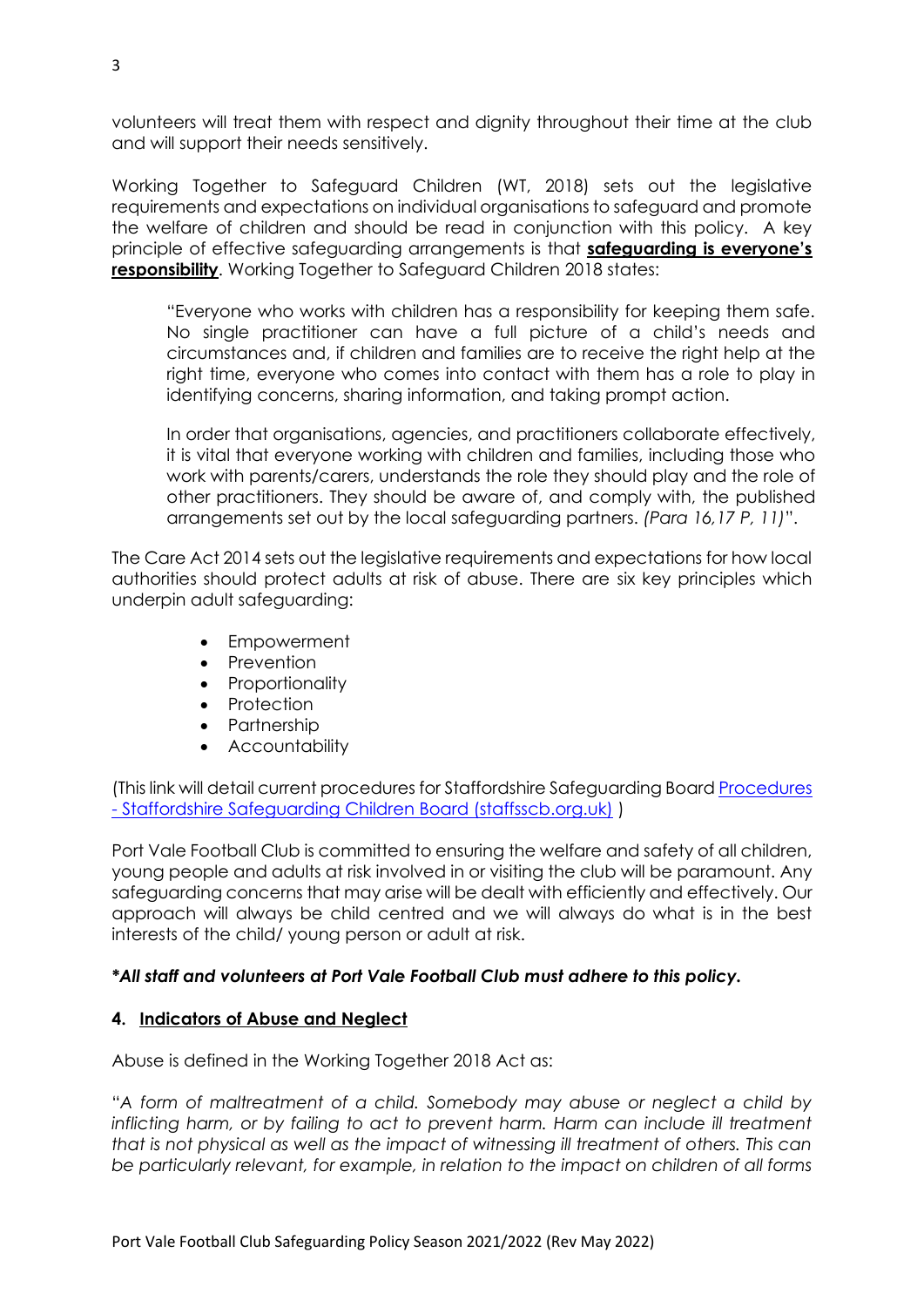*of domestic abuse. Children may be abused in a family or in an institutional or community setting by those known to them or, more rarely, by others. Abuse can take place wholly online, or technology may be used to facilitate offline abuse. Children may be abused by an adult or adults, or another child or children" (WT 2018 Glossary p106).*

It is important to acknowledge that some children and young people are more vulnerable to abuse. For example, children with disabilities and high performing/elite young athletes.

There are varying types of abuse which can range from physical abuse, emotional abuse, sexual abuse and neglect.

- ➢ **Physical Abuse** A form of abuse which may involve hitting, shaking, throwing, poisoning, burning or scalding, drowning, suffocating or otherwise causing physical harm to a child.
- ➢ **Emotional Abuse** The persistent emotional maltreatment of a child such as to cause severe and persistent adverse effects on the child's emotional development. It may involve conveying to a child that they are worthless or unloved.
- ➢ **Sexual Abuse**  Involves forcing or enticing a child or young person to take part in sexual activities, not necessarily involving a high level of violence, whether or not the child is aware of what is happening. Sexual abuse can take place online, and technology can be used to facilitate offline abuse. Sexual abuse is not solely perpetrated by adult males. Women can also commit acts of sexual abuse, as can other children.
- ➢ **Neglect**  The persistent failure to meet a child's basic physical and/or psychological needs, likely to result in the serious impairment of the child's health or development. Neglect may occur during pregnancy as a result of maternal substance misuse. It may also include neglect of, or unresponsiveness to, a child's basic emotional needs (WT2018).
- ➢ **Child Sexual Exploitation** commonly referred to as 'CSE' is a form of sexual abuse. It occurs where an individual or group takes advantage of an imbalance of power to coerce, manipulate or deceive a child or young person under the age of 18 into sexual activity (a) in exchange for something the victim needs or wants, and/or (b) for the financial advantage or increased status of the perpetrator or facilitator. The victim may have been sexually exploited even if the sexual activity appears consensual. CSE does not always involve physical contact; it can also occur through the use of technology.
- ➢ **Contextualised Safeguarding**  as well as threats to the welfare of children from within their families, children may be vulnerable to abuse or exploitation from outside of their families. These extra-familial threats might arise at school and other educational establishments, from within peer groups, or more widely from within the wider community and/or online. These threats can take a variety of different forms and children can be vulnerable to multiple threats, including exploitation by criminal gangs and organised crime groups such as county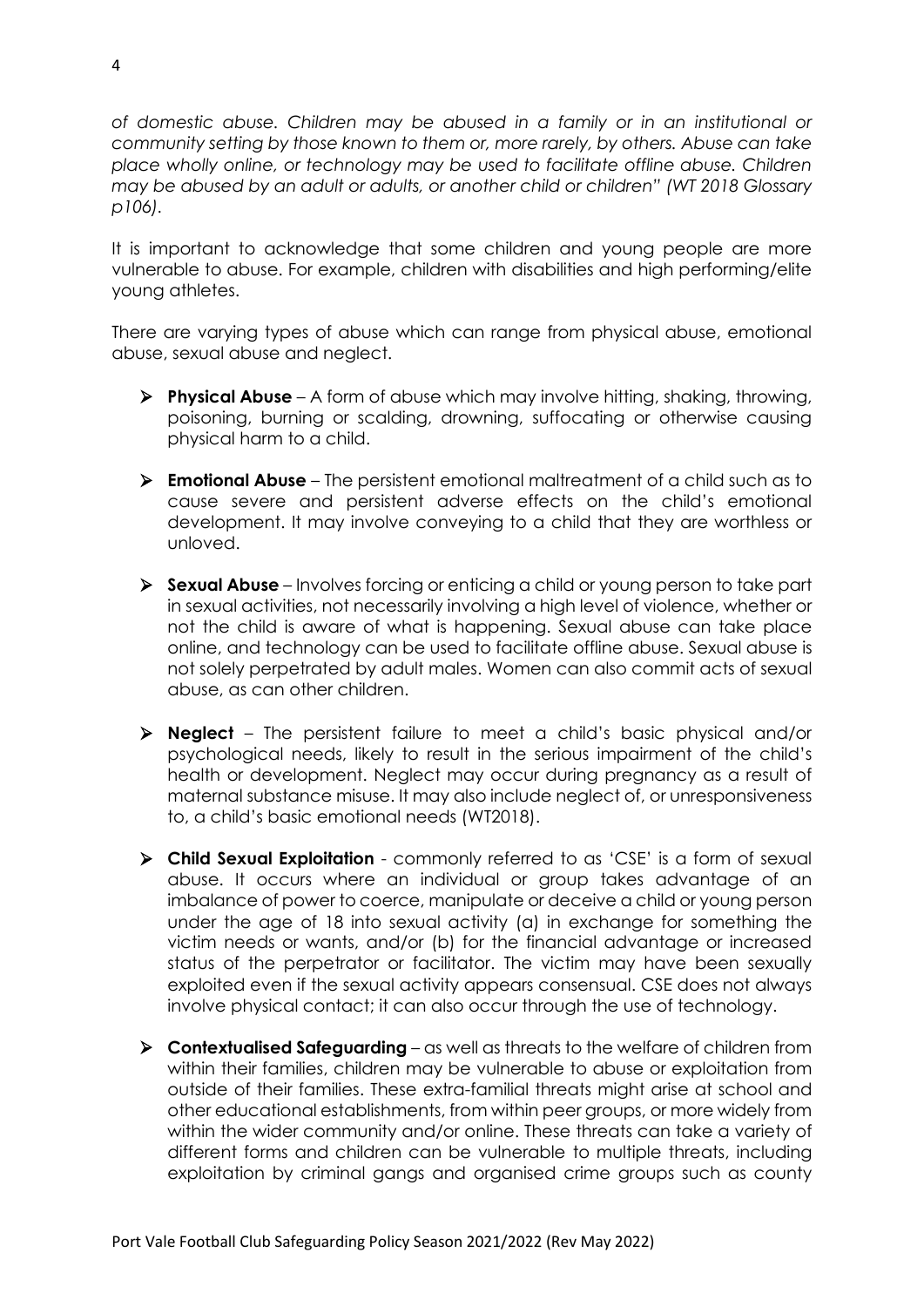lines; trafficking, on line abuse; sexual exploitation and the influences of extremism leading to radicalisation. The football club is aware of these threats which may appear within the local community and has a network of local organisations which it can refer to in case of being made aware of extrafamilial threats.

The child or young person may also be a young carer and local authorities also known as children's social care have a statutory duty to identify and assess those children.

The Care Act 2014 provides additional categories of abuse which include:

- ➢ **Psychological abuse**  includes emotional abuse which has a harmful effect on the adult's emotional health and wellbeing. It also includes threats of harm or abandonment; deprivation of contact; humiliation; blaming; controlling; intimidation; coercion; harassment; verbal abuse; isolation or withdrawal from services or supportive networks.
- ➢ **Modern Slavery**  and trafficking involves men, women and children being exploited through violence, control, coercion and forced work against their will. There are varying forms of exploitation which can include forced marriage, forced labour, domestic servitude.
- ➢ **Self-Neglect**  is the inability to maintain a socially and culturally accepted standard of self-care with the potential for serious consequences for the wellbeing and health of the individual.
- ➢ **Domestic Abuse** an incident or pattern of incidents of controlling, coercive, threatening, degrading and violent behaviour, including sexual violence. It can also include financial or economic abuse, harassment and stalking and it can be online and digital.
- ➢ **Discriminatory Abuse**  this includes discrimination based upon an individual's age, gender, culture, sexual orientation, disability.
- ➢ **Institutional Abuse**  the mistreatment, abuse or neglect of an adult at risk by a regime or agency within the setting the adult lives in or uses.
- ➢ **Peer-on-peer abuse**  All staff should be aware that children can abuse other children (often referred to as peer-on-peer abuse). This is most likely to include, but may not be limited to: • bullying (including cyberbullying); • physical abuse such as hitting, kicking, shaking, biting, hair pulling, or otherwise causing physical harm; • sexual violence, such as rape, assault by penetration and sexual assault; • sexual harassment, such as sexual comments, remarks, jokes and online sexual harassment, which may be stand-alone or part of a broader pattern of abuse; • upskirting, typically involves taking a picture under a person's clothing without them knowing, with the intention of viewing their genitals or buttocks to obtain sexual gratification, or cause the victim humiliation, distress or alarm; 10 which • sexting (also known as youth produced sexual imagery); and • initiation/hazing type violence and rituals.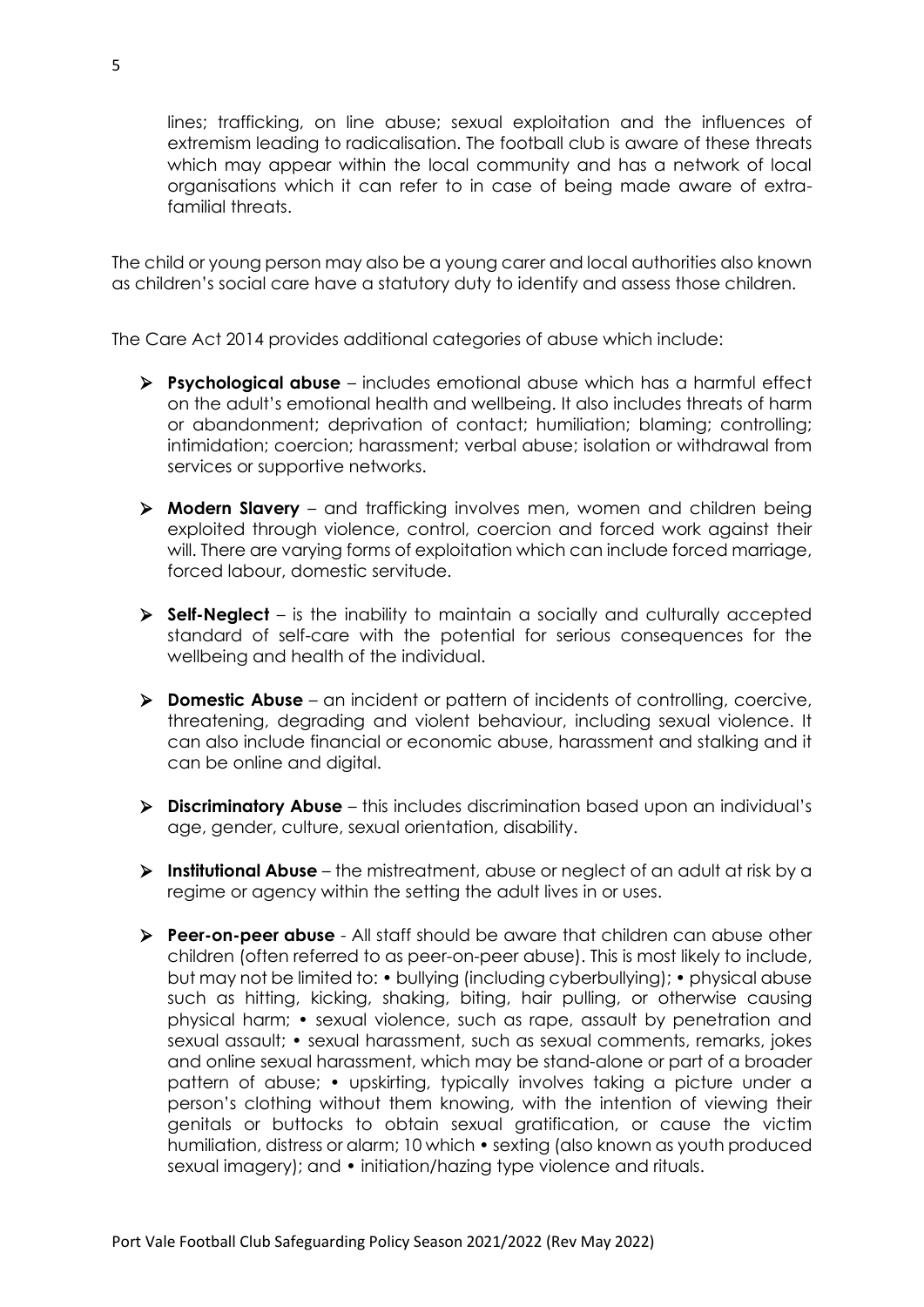- ➢ **Grooming** Grooming is defined as developing the trust of an individual and/or their family for the purposes of sexual abuse, sexual exploitation, or trafficking. Grooming can happen both online and in person. It is important to remember that someone can groom an organisation for the purpose of sexual abuse. This has been evidenced in recent high-profile cases and appropriate awareness of grooming behaviour patterns presents a significant opportunity to prevent abuse.
- ➢ **Radicalisation** The process by which a person comes to support terrorism and forms of extremism leading to terrorism. Anybody from any background can become radicalised. The grooming of children and/or adults at risk for the purposes of involvement in extremist activity is a serious safeguarding issue.
- ➢ **Female genital mutilation (FGM)** Involves procedures that intentionally alter or injure female genital organs for non-medical reasons. The procedure has no health benefits for girls and women. The Female Genital Mutilation Act makes it illegal to practice FGM or to take girls who are British nationals or permanent residents of the UK abroad for FGM whether or not it is lawful in another country.
- ➢ **Bullying** Repeated behaviour intended to intimidate or upset someone and/or make them feel uncomfortable or unsafe, for example, name calling, exclusion or isolation, spreading rumours, embarrassing someone in public or in front of their peers, threatening to cause harm, physically hurting someone, or damaging their possessions.
- ➢ **Cyberbullying** The use of technology to harass, threaten, embarrass, humiliate, spread rumours, or target another person. By definition, it occurs among Children. When an adult is the victim, it may meet the definition of cyber harassment or cyberstalking. Bullying as a result of any form of discrimination: Bullying because of discrimination occurs when motivated by a prejudice against certain people or groups of people. This may be because of an individual's ethnic origin, colour, nationality, race, religion or belief, gender, gender reassignment, sexual orientation, or disability. Actions may include unfair or less favourable treatment, culturally insensitive comments, insults, and 'banter'.
- ➢ **Poor practice** This is behaviour that falls short of abuse but is nevertheless unacceptable. It is essential that poor practice is challenged and reported even where there is a belief that the motives of an individual are well meaning. Failure to challenge poor practice can lead to an environment where abuse is more likely to remain unnoticed. Incidents of poor practice occur when the needs of the child and/or adult at risk are not afforded the necessary priority compromising their welfare, for example, allowing abusive or concerning practices to go unreported, placing them in potentially compromising and uncomfortable situations, failing to ensure their safety, ignoring health and safety guidelines, giving continued and unnecessary preferential treatment to individuals.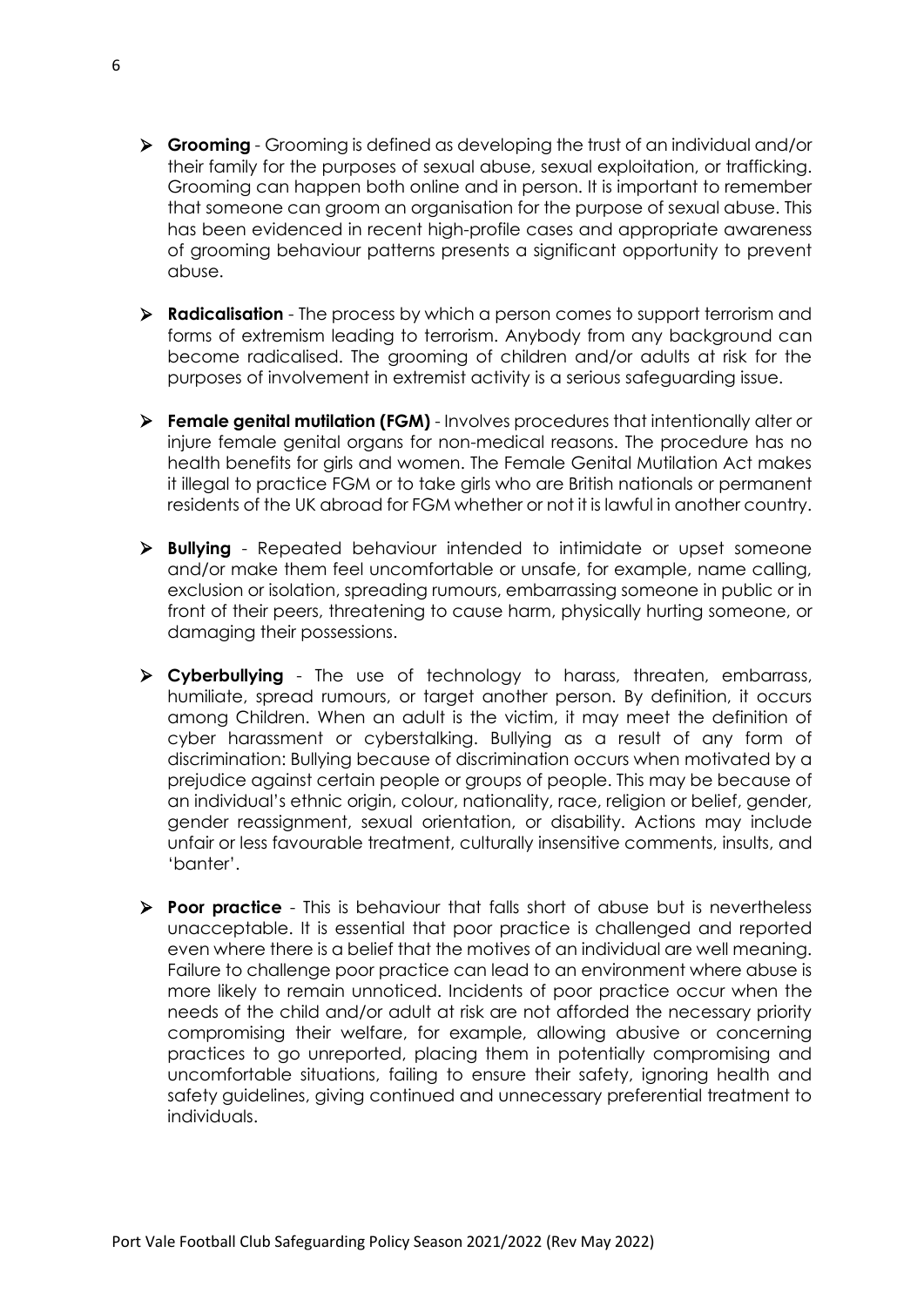- ➢ **Hazing** Any rituals, initiation activities, action, or situation, with or without consent, which recklessly, intentionally, or unintentionally endangers the physical or emotional well-being of Vulnerable Groups.
- ➢ **Infatuations** Vulnerable Groups may develop an infatuation with a member of Staff who works with them. Such situations should be handled sensitively to maintain the dignity and safety of all concerned. Staff should be aware, that in such circumstances, there is a high risk that words or actions may be misinterpreted and that allegations could be made against Staff. Staff should therefore ensure that their own behaviour is above reproach. A member of Staff who becomes aware that a Child or Adult at Risk may be infatuated with him/ her, or with a colleague, should discuss this at the earliest opportunity with the Club Designated Safeguarding Officer (or the Club Senior Safeguarding Manager in his/her absence).
- ➢ **Fabricate or induced illness** Fabricated or Induced Illness is easiest understood as illness in a child which is fabricated by a parent or person in loco parentis. The child is often presented for medical assessment and care, usually persistently, often resulting in multiple medical procedures. Acute symptoms and signs of illness cease when the child is separated from the perpetrator.
- ➢ **Forced Marriage** A marriage in which one or both spouses do not (or in the case of some adults with learning or physical disabilities or children, cannot) consent to the marriage and duress is involved. Duress can include physical, psychological, financial and sexual pressure. A Forced Marriage is different from an arranged marriage, which is a marriage entered into freely by both parties, although their families take a leading role in the choice of partner. The Anti-social Behaviour, Crime and Policing Act 2014 made it a criminal offence (which can result in a sentence of up to 7 years in prison) to force someone to marry.
- ➢ **Private fostering** A privately fostered child is a child under 16 (or 18 if disabled) who is cared for by an adult who is not a parent or close relative where the child is to be cared for in that home for 28 days or more. Close relative is defined as "a grandparent, brother, sister, uncle or aunt (whether of the full blood or half blood or by marriage or civil partnership) or step-parent". A child who is Looked After by a local authority or placed in a children's home, hospital or school is excluded from the definition. In a private fostering arrangement, the parent still holds Parental Responsibility and agrees the arrangement with the private foster carer. A child (as per definition above) placed with a host family for 28 days or more is in a private fostering arrangement and therefore Clubs with host families should inform and work with their local authority ensuring that they meet legislative and local procedural requirements.
- ➢ **County Lines** County lines is a term used to describe gangs and organised criminal networks involved in exporting illegal drugs into one or more importing areas within the UK, using dedicated mobile phone lines or other form of "deal line". They are likely to exploit children and adults at risk to move and store the drugs and money and they will often use coercion, intimidation, violence (including sexual violence) and weapons. Child Criminal Exploitation is common in county lines and occurs where an individual or group takes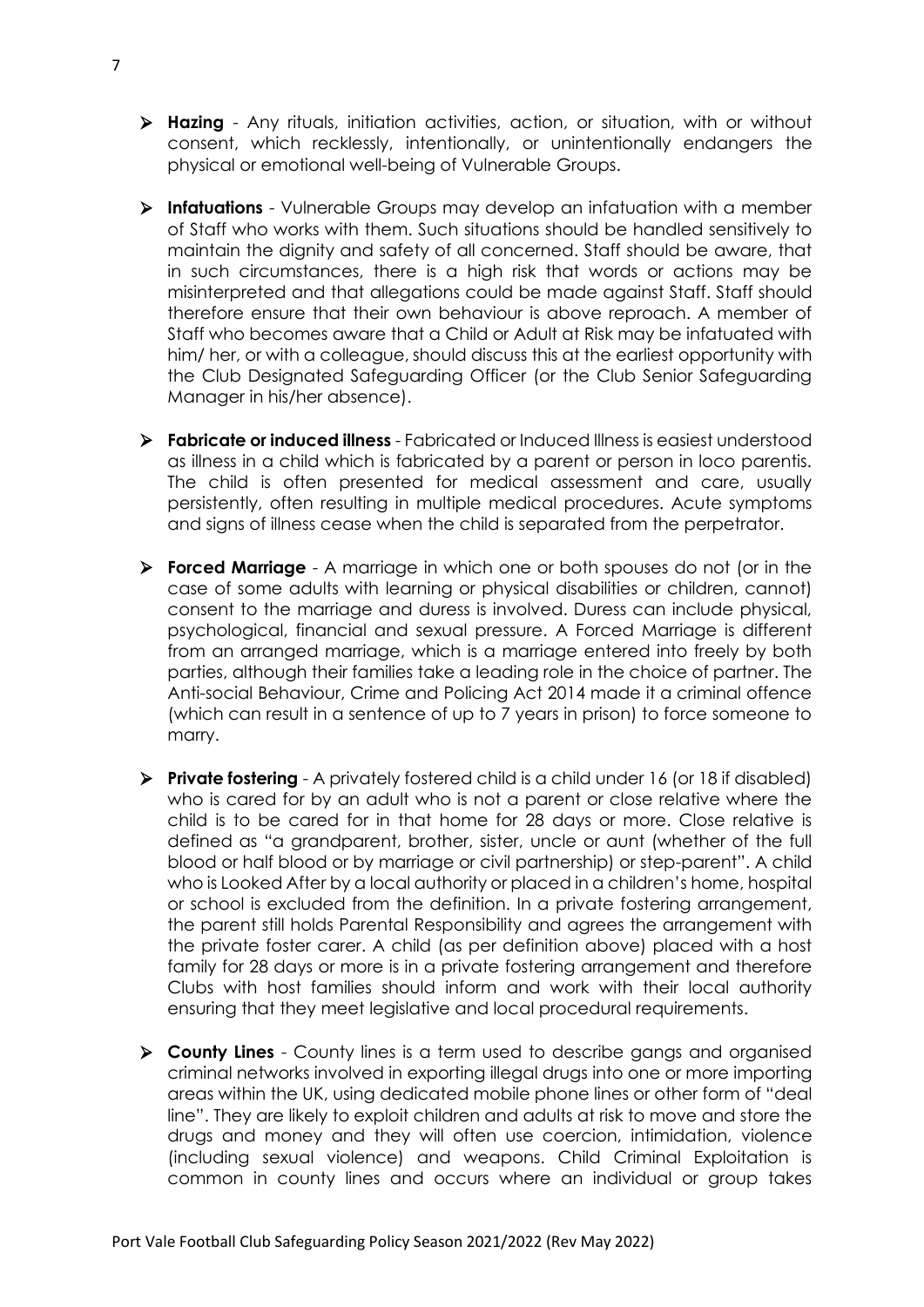advantage of an imbalance of power to coerce, control, manipulate or deceive a child or young person under the age of 18. The victim may have been criminally exploited even if the activity appears consensual. Child Criminal Exploitation does not always involve physical contact; it can also occur through the use of technology. Criminal exploitation of children is broader than just county lines and includes for instance children forced to work on cannabis farms or to commit theft.

#### **ABUSE SPECIFIC TO ADULTS AT RISK**

The Care Act defines additional types of abuse related specifically to safeguarding Adults at Risk which are described below;-

- ➢ **Financial or material abuse** Stealing from an adult at risk, using them for financial gain, putting pressure on them about wills, property, inheritance or financial transactions, misusing or stealing their property, possessions or benefits. It may include depriving a person access to their money, property or assets. Financial abuse is something more usually related to adults but where professional (and future professional) footballers are concerned, this is a significant area of risk.
- ➢ **Coercive control** Coercive or controlling behaviour does not relate to a single incident, it is a purposeful pattern of incidents that occur over time in order for one individual to exert power, control or coercion over another. For example, restricting access to money, restricting movements, isolating the victim from family and friends, intercepting messages or phone calls.
- ➢ **Modern slavery** Encompasses slavery, human trafficking, and forced labour and domestic servitude. Traffickers and slave masters use whatever means they have at their disposal to coerce, deceive and force individuals into a life of abuse, servitude and inhumane treatment.
- ➢ **Trafficking** The United Nations (UN) defines Trafficking in people as: the recruitment, transportation, transfer, harbouring or receipt of persons, by means of the threat or use of force or other forms of coercion, or abduction, of fraud, of deception, of the abuse of power or of a position of vulnerability or of the giving or receiving of payments of benefits to achieve the consent of a person having control over another person, for the purposes of exploitation. Exploitation shall include, at a minimum, the exploitation of the prostitution of others or other forms of sexual exploitation, forced labour or services, slavery or practices similar to slavery, servitude or the removal of organs. The recruitment, transportation, transfer, harbouring or receipt of a child for the purpose of exploitation shall be considered 'trafficking in persons' even if this does not involve any of the means as set out above.
- ➢ **Organisational** Neglect and poor care practice within an institution or specific care setting such as a hospital, care home or where care is provided within an Adult at Risk's own home. This may range from one off incidents to on-going ill treatment. It can be through neglect or poor professional practice as a result of the structure, policies, processes or practices within an organisation.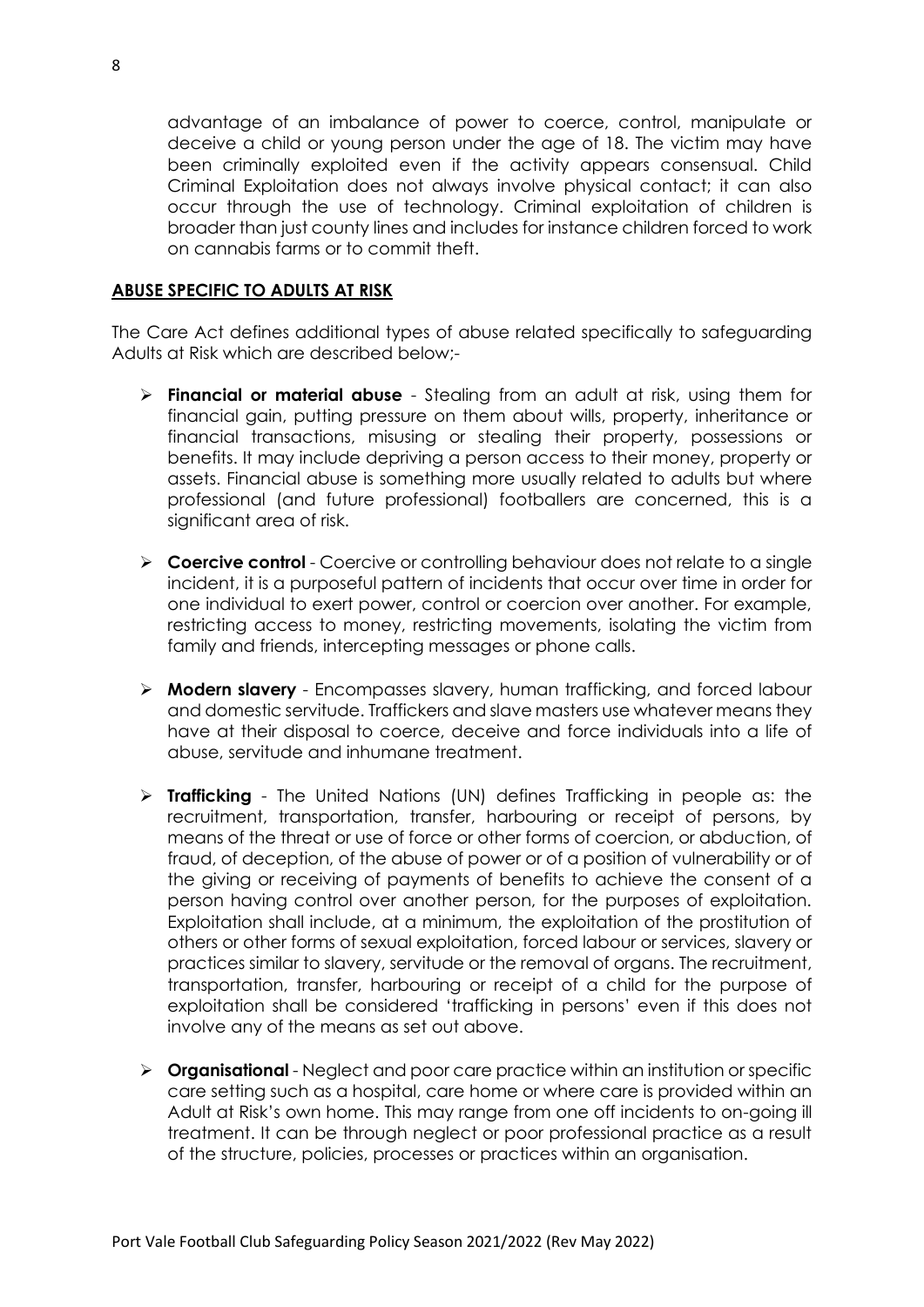- ➢ **Neglect/acts of omission** Ignoring medical, emotional or physical care needs, failure to provide access to appropriate health, care and support or educational services or the withholding of the necessities of life, such as medication, adequate nutrition and heating.
- ➢ **Self-neglect** Neglecting to care for one's personal hygiene, health or surroundings, and includes behaviour such as hoarding.
- ➢ **Discriminatory Abuse** Unequal treatment based on the protected characteristics of age, disability, gender reassignment, marriage and civil partnership, pregnancy and maternity, race, religion and belief, sex or sexual orientation. This can be in the form of verbal abuse, derogatory remarks or inappropriate use of language, denying access to communication aids, not allowing access to an interpreter, signer or lip-reader, harassment or deliberate exclusion, denying basic rights to healthcare, education, employment and criminal justice and substandard service provision.

The above list is not exhaustive in terms of risk posed to children, young people and adults at risk. Additional risks include, drug taking, alcohol abuse, missing from education and care and sexting (also known as youth produced visual imagery). Further information can be found in the appendix.

It is important that all staff and volunteers must be aware of the indicators of abuse and neglect for children, young people, and adults at risk to be able to identify those who may need help and protection. Staff and volunteers must seek the advice and support immediately from the Designated Safeguarding Officer (DSO) if they have any concerns or uncertainties in this regard.

It is also important to acknowledge that safeguarding concerns do not always arise from a disclosure from the child/young person or adult at risk. Concerns can emerge from worrying behaviours or changes in patterns of behaviour displayed by the child/young person or adult at risk. Or they can come directly from another individual (child or adult).

#### **5. The Designated Safeguarding Officer (DSO)**

- 1. The Designated Safeguarding Officer (DSO) is responsible for:
	- Being the first point of contact for all staff and volunteers for advice and support if they are concerned about a child, young person, or adult at risk.
	- The DSO must have a higher level of safeguarding training and knowledge than the rest of the staff and attend regular updates organised by the Football League.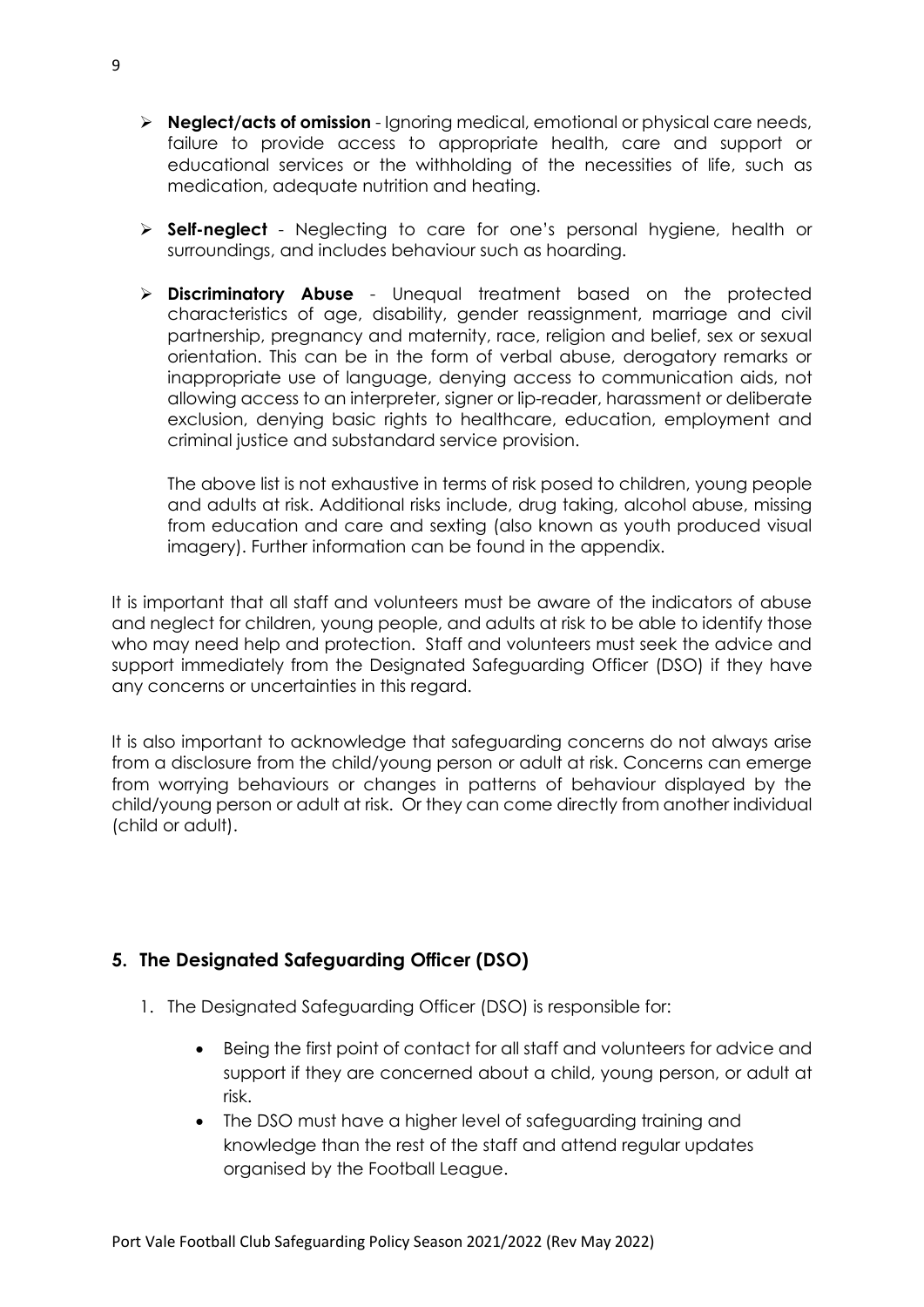- They are responsible for all DBS (Disclosure and Barring Service) checks for relevant staff in the club and all full and part-time staff in the Academy.
- They are responsible for ensuring the safeguarding policy is kept up-todate and reviewed on an annual basis.
- The DSO will always provide advice and support to all staff and volunteers where concerns have arisen and will support the decision making about whether staff concerns are enough to notify children's services/police or whether other courses of action are more appropriate.
- The DSO will always ensure all concerns are logged and stored securely.
- They are responsible for promoting a safe environment for children, young people, and adults at risk throughout the stadium during the week and on matchdays.
- They know the contact numbers of the various groups/organisations which are involved in keeping children/young people and adults at risk safe. They may have to contact an outside agency who work in partnership e.g., allegations against staff which could be overseen by the Local Authority Designated Officer (LADO).
- Ensure the safeguarding policy is available publicly, on the club's website or by other means
- The DSO creates and updates the Academy's Register which includes boys who may need extra support from staff and coaches. The academy compiles and updates a support register which includes input from schools and parents/carers. Children appear on the register because of learning issues/challenging behaviour or are aged 16-18 are with host families away from their parents.
- Coordinate concerns about children, young people, and adults at risk
- Ensure safeguards and support are in place for everyone
- Where a referral is made to the Local Authority / Children's Services the DSO will always ensure the Club Chair is notified immediately.
- The DSO is responsible for contacting all referees for applicants who have applied for a role at the club if they are shortlisted and before they are interviewed.

#### **6. Responding to and Reporting Concerns**

Where safeguarding is concerned, staff and volunteers are advised to maintain an attitude that **it could happen here** and must not therefore, become complacent that a safeguarding concern may never occur at the club. Section 11 of the Children's Act 2004 (referenced on P59 of Working Together 2018) states, "*employers are responsible for ensuring that their staff are competent to carry out their responsibilities*  for safeguarding and promoting the welfare of children; creating an environment *where staff feel able to raise concerns and feel supported in their safeguarding role".*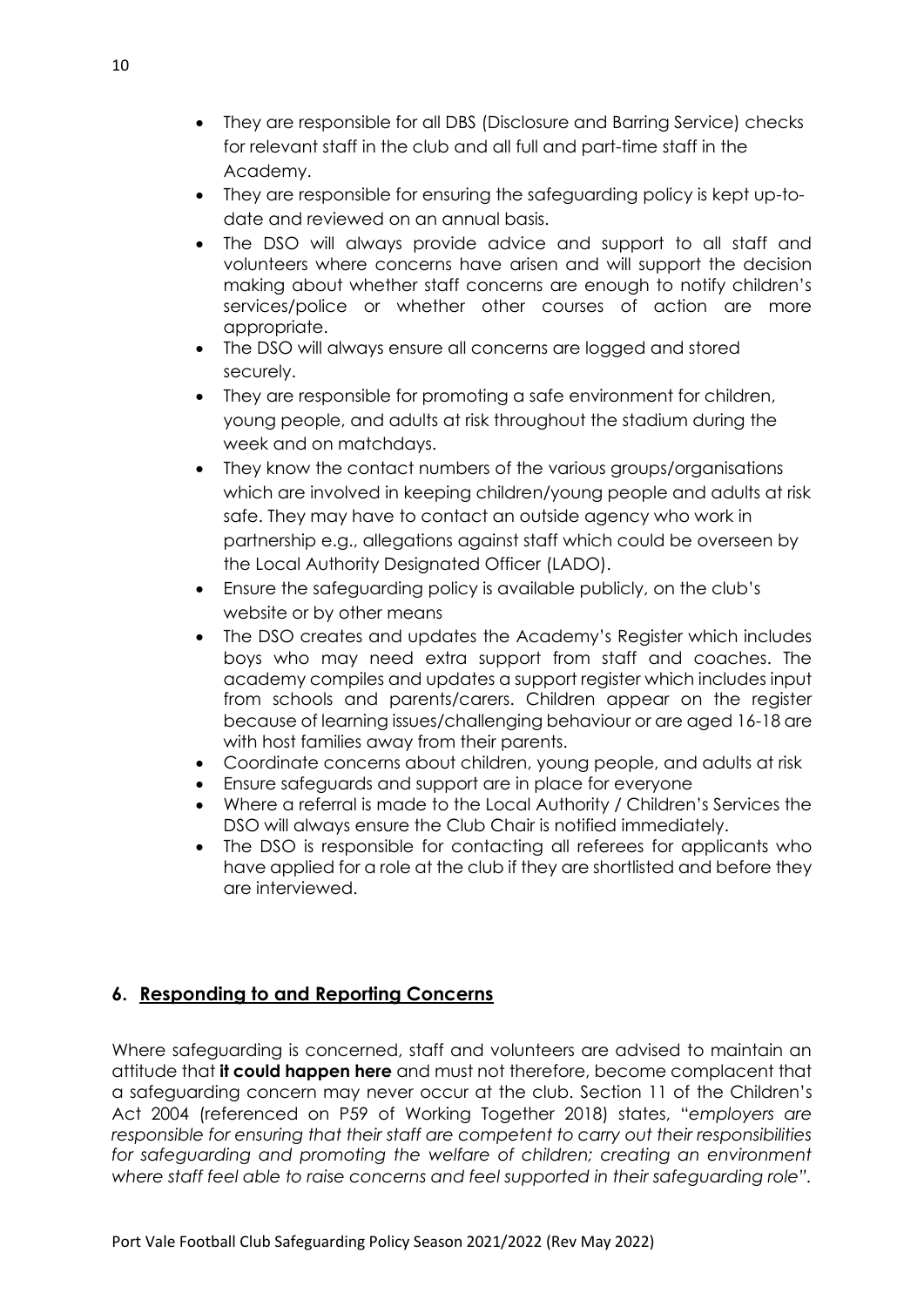It is not the responsibility of staff and volunteers at Port Vale Football Club to decide if abuse has occurred; however, it is our responsibility to act on any concerns by reporting these to the Designated Safeguarding Officer immediately who will determine the course of action to be taken. \**Remember if something doesn't look or feel right then it generally isn't – Report It!*

All concerns must be recorded without delay and no later than 24 hours of the issue being identified by the staff member/volunteer or other person on the 'MyConcern' online recording system. If you do not have access to this system, then the DSO will record this on your behalf.

Once recorded this will issue an alert to the DSO and any relevant departmental safeguard leads. If in exceptional circumstances, the DSO is not available, then this should not delay appropriate action being taken to safeguarding the welfare of the child/young person or adult at risk. The staff member or volunteer must contact the DSO or his/her deputy or seek advice from the Local Authority / Children's Social Care. Any action taken must be shared with the DSO as soon as is practically possible.

All issues, concerns, discussions that have taken place and the decisions that have been made must be recorded on 'MyConcern'. This would also include a Safeguarding "near miss". It is essential that the child/young person or adult at risk receives the right help at the right time. It is poor practice not to have robust recording systems in place when concerns/issues have been raised. Poor practice can potentially lead to:

- The Club failing to act on and refer the early signs of abuse and neglect.
- Not sharing information.
- Sharing information too slowly.

Other examples of poor practice can include:

- Failing to listen to the views of the child, young person, or adult at risk
- Failing to re-assess concerns when situations do not improve
- Failing to challenge those who do not appear to be acting accordingly
- Taking an incident focused approach to concerns / issues that have arisen rather than looking back at the whole series of events

Where concerns of poor practice are identified they will be addressed immediately with the individual staff member or volunteers and may lead to disciplinary proceedings being initiated by the Head of Academy/Chief Executive.

It is the responsibility of the DSO to ensure that when safeguarding concerns are raised, sensitive issues are managed effectively, confidentiality is maintained, any potential statutory investigation is not compromised, and the child/young person or adult at risk's voice is heard.

Where a child is suffering, or is likely to suffer harm, it is important that a referral to the Local Authority/ Children's Social Care, formally known as 'Social Services' (and if appropriate the police) is made immediately. A Referral is made via the Children's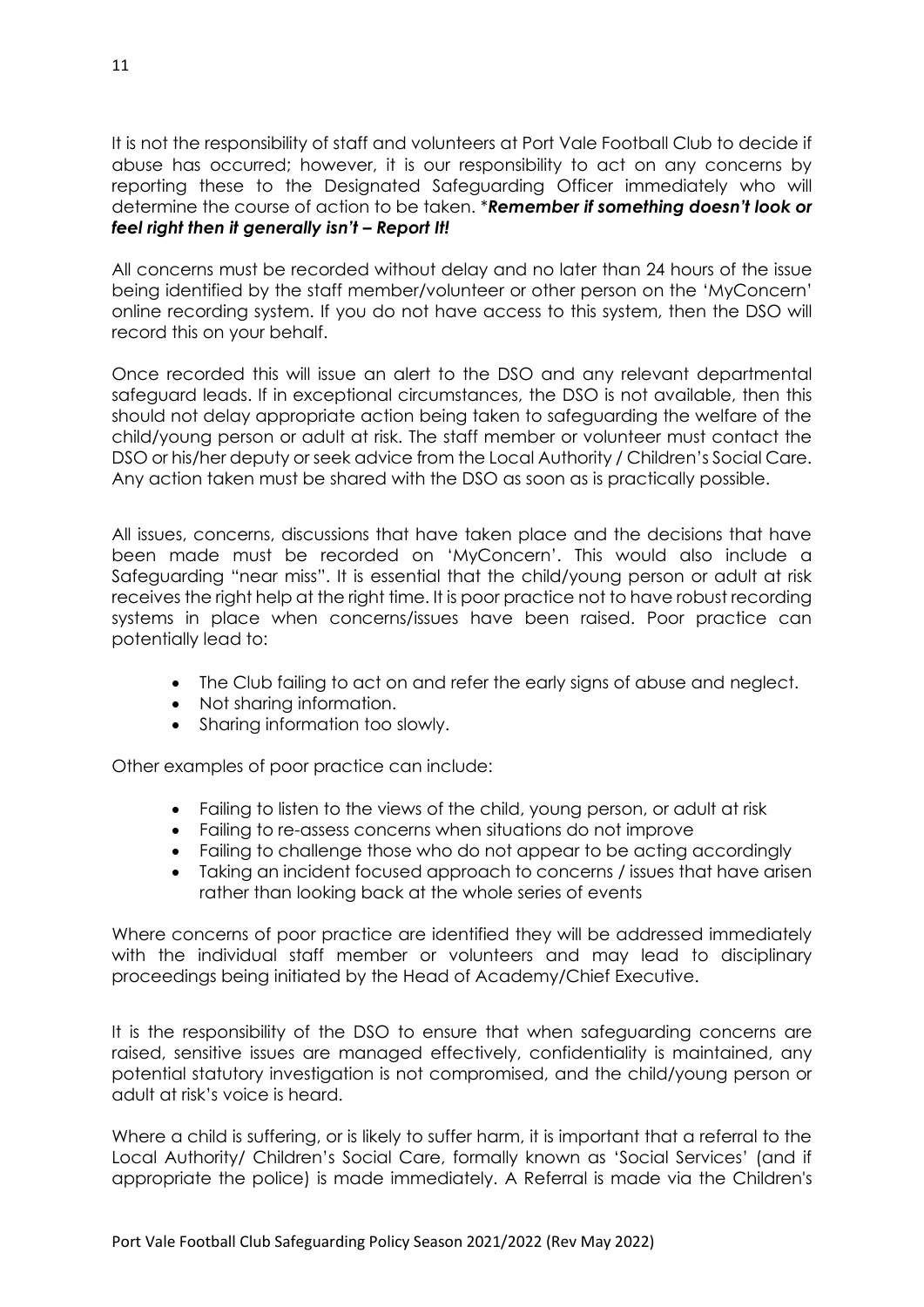advice and duty service (CHADS) on 01782 235100 (Monday to Friday 8.30am to 6pm). Or out of ours via the emergency duty team on 01782 234234. This Referral is a conversation-based assessment with a trained social worker who will decide on the appropriate response. Details of the email and contact numbers are repeated in the Appendix. Where a child/young person or vulnerable adult is at immediate risk of harm then the Police must be contacted by calling 999.

Children's Social Care, with the help of other organisations as appropriate, have a duty in law to make enquires under Section 47 of the Children Act 1989 if they have reasonable cause to suspect that a child is suffering, or is likely to suffer significant harm.

The purpose of a Section 47 enquiry is to decide whether and what type of action is required to safeguard and promote the welfare of a child who is suspected of, or likely to be, suffering significant harm. The enquiry is carried out by undertaking or continuing with an assessment in accordance with the requirements set out in WT 2018. Local Authority social workers have a statutory duty to lead assessments under section 47 of the Children Act 1989( "Section 47 - *A local authority must [investigate](https://en.wikipedia.org/w/index.php?title=Section_47_investigation&action=edit&redlink=1) if they are informed that a child in their area is subject of an emergency protection order, is in police protection or is suffering or likely to be suffering significant harm. They must then take any steps, as reasonably practicable, to ensure that the child is safeguarded"*). The police, health practitioners, teachers and school staff and other relevant practitioners should help the local authority in undertaking its enquiries (Section 47 is further described on Page 45, Working Together, 2018).

Where a referral is made the Children's Social Care, the DSO must inform the Co-Chair/Chief Executive without delay. All other issues that are raised with the DSO will be routinely shared with the Co-Chair/Chief Executive when appropriate.

For adults at risk the Local Authority has a duty to assess the situation and ensure the safety and wellbeing of the person. Where the Football Club has concerns about the welfare of an adult at risk the DSO will make a Safeguarding Adult Referral to the Local Authority without delay. The referral will consider a holistic assessment of the adult at risk's current circumstances including their emotional, physical, social, and psychological presentation. (any issues that may affect an adult at risk should be referred to the Adult Safeguarding Team on 01782 235353 [adult.protection@stoke.gov.uk](mailto:adult.protection@stoke.gov.uk) or the current Designated adult Safeguarding Manager Jackie Bloxham [DASM@stoke.gov.uk](mailto:DASM@stoke.gov.uk) ).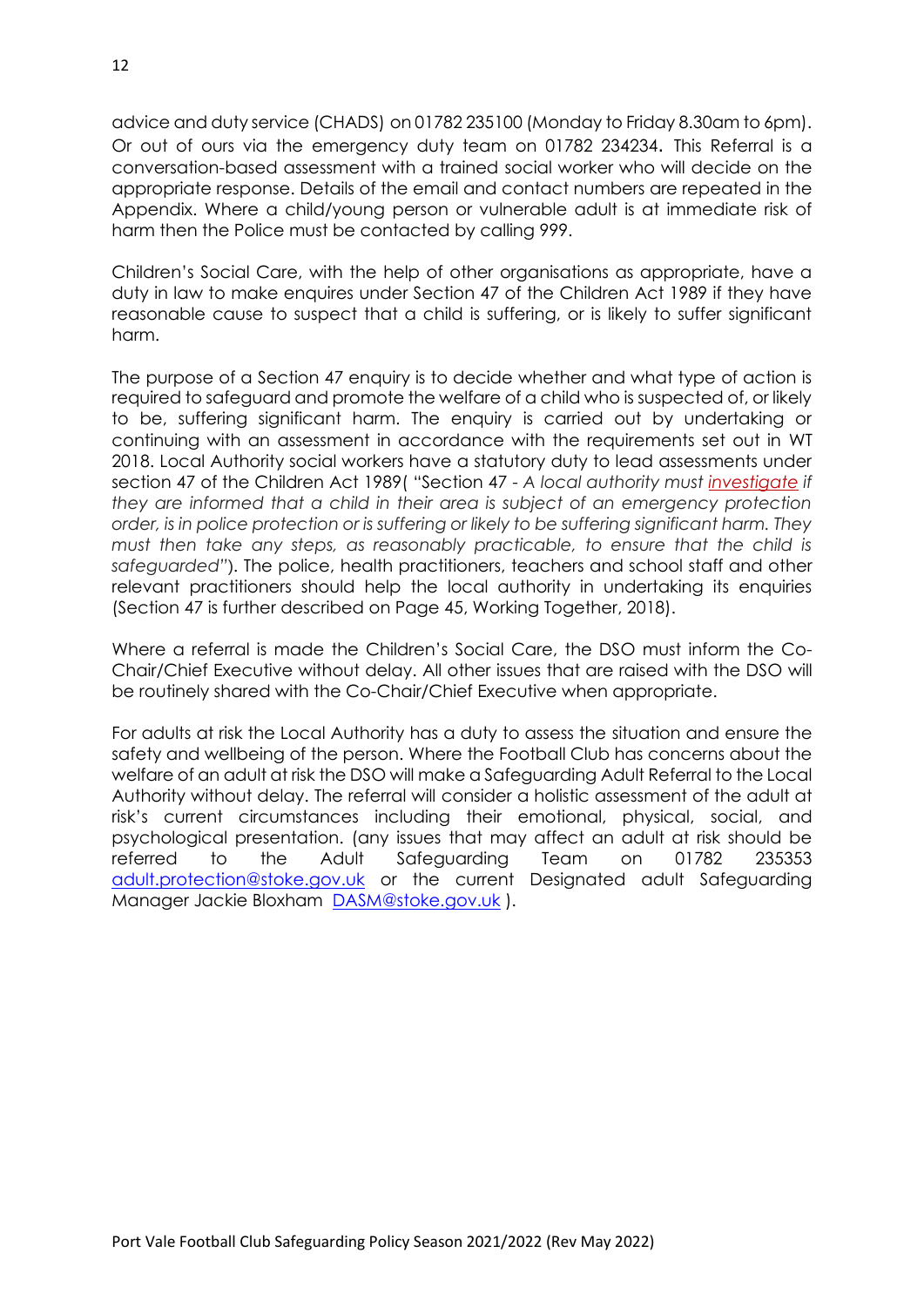### **What to do in response to a concern, incident, or allegation.**

When a child or other vulnerable person has disclosed concerning information to you

OR

you have witnessed or had reported to you an incident or complaint involving a child or other vulnerable person\*, which may be considered abuse or poor practice.

*\*It is essential when considering an incident or concerns involving an adult who may be vulnerable to obtain the consent of that adult before referring the matter to a statutory agency, unless there is an immediate risk of harm.*



**Whatever the circumstances the person receiving and then reporting the complaint or incident must record a written statement preferably using Incident Report Form or online reporting system. This will be submitted to the Designated Safeguarding Officer at the earliest opportunity.**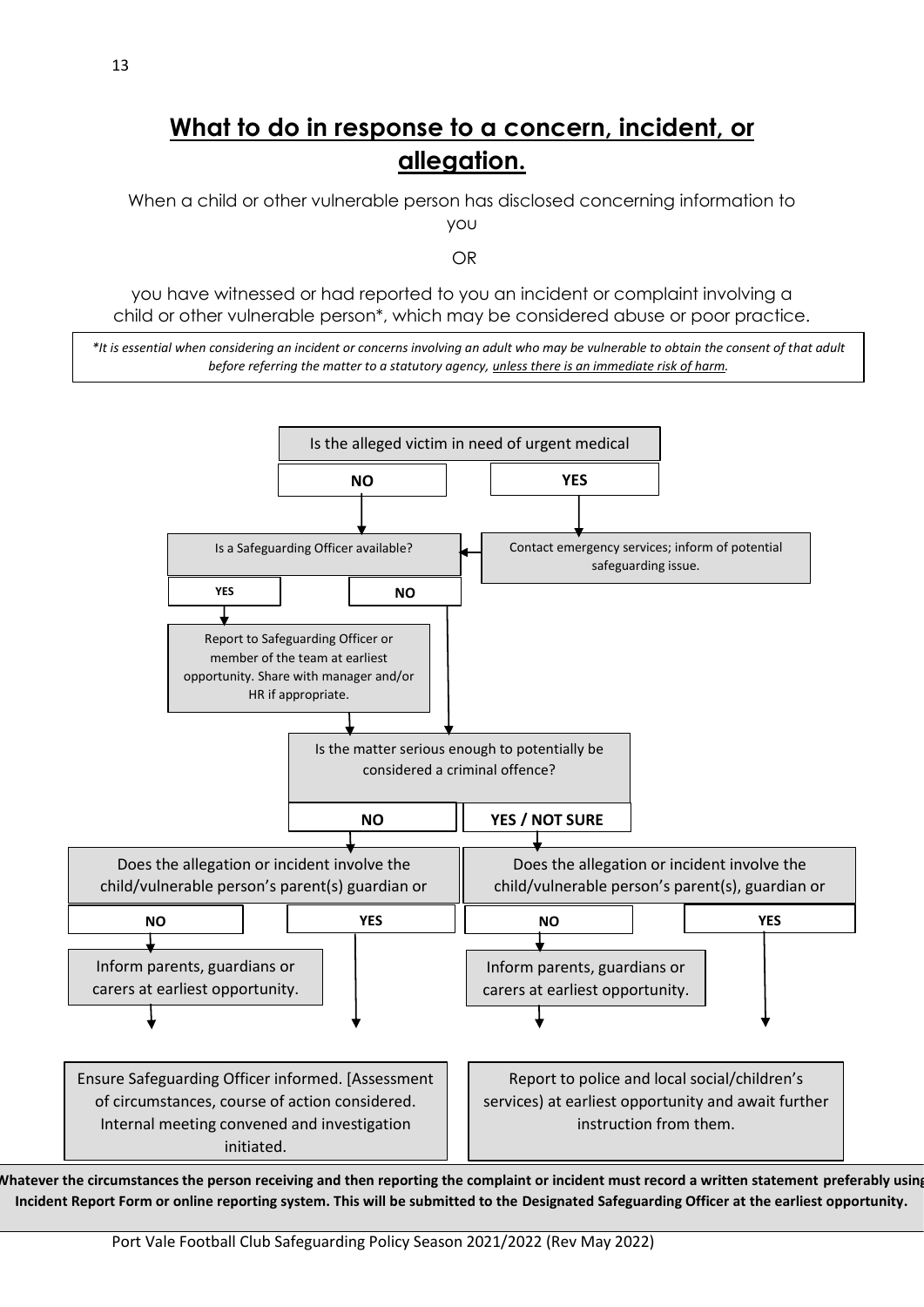**Port Vale Safeguarding Network**

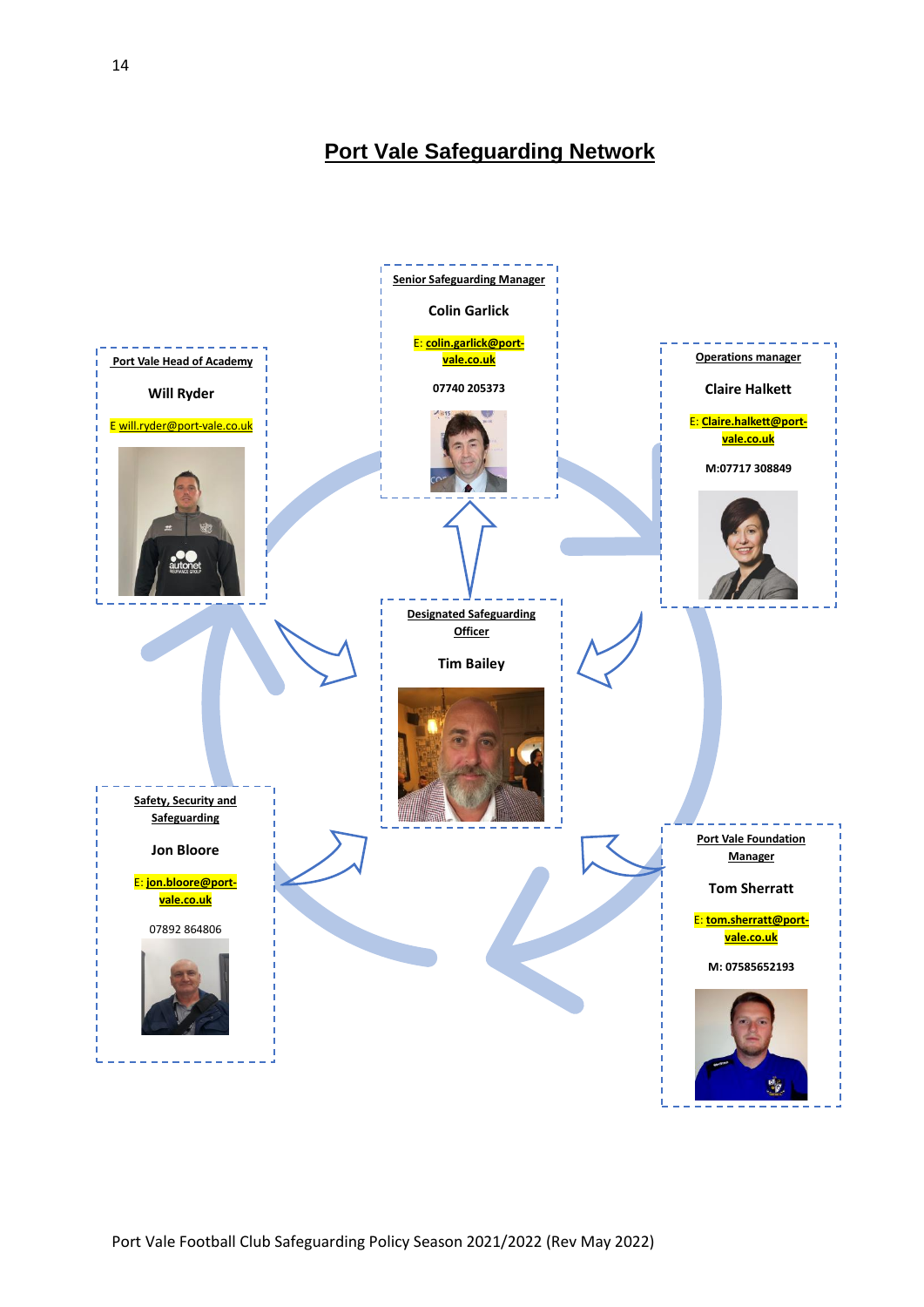#### **7. Information Sharing and Safeguarding Concerns**

The NSPCC's Child Protection in Sport Unit provide the following advice for sharing information:

"Why is information sharing guidance important? Because child protection and safeguarding involves sensitive information that directly affects the welfare of children and young people. To keep these children safe, information needs to be shared appropriately so that decisions can be made to protect them. However, clear boundaries around information sharing are important to maintain confidentiality where appropriate and to ensure that only those who need the information are made aware of it.

#### **What information to share**

Whenever a sports organisation receives information that raises concerns about a child or children, decisions need to be made about information sharing. This could include:

- concerns about a child received within or outside the sport
- concerns about a person in a position of trust, such as a coach this could include information on a [Disclosure](https://www.gov.uk/government/organisations/disclosure-and-barring-service) & Barring Service (DBS) check
- concerns about a member of a sports club
- concerns about a sports environment, such as an event location or hosting arrangements

#### **Key principles for deciding what to share**

The Government guidance, Information sharing advice for [safeguarding](https://www.gov.uk/government/publications/safeguarding-practitioners-information-sharing-advice) [practitioners,](https://www.gov.uk/government/publications/safeguarding-practitioners-information-sharing-advice) describes the '7 Golden Rules' of information sharing:

- 1. Remember that the Data Protection Act 2018 and human rights law are not barriers to justified information sharing but provide a framework to ensure that personal information about living individuals is shared appropriately.
- 2. Be open and honest with the individual (and/or their family where appropriate) from the outset about why, what, how and with whom information will, or could be shared, and seek their agreement, unless it is unsafe or inappropriate to do so.
- 3. Seek advice from other practitioners if you are in any doubt about sharing the information concerned, without disclosing the identity of the individual where possible.
- 4. Share with informed consent where appropriate and, where possible, respect the wishes of those who do not consent to share confidential information. You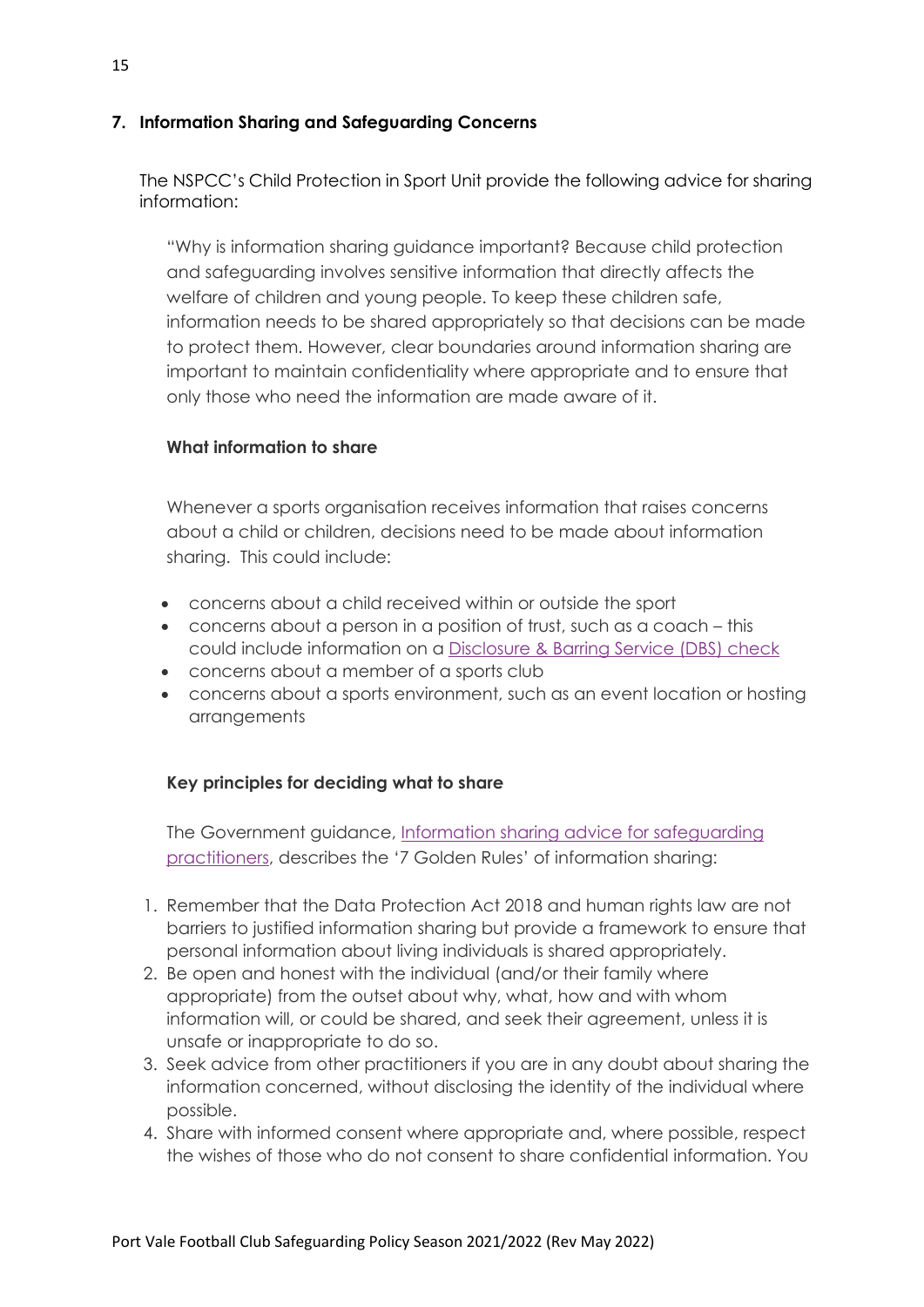may still share information without consent if, in your judgement, there is good reason to do so, such as where safety may be at risk.

- 5. Consider safety and well-being: Base your information sharing decisions on considerations of the safety and well-being of the individual and others who may be affected by their actions.
- 6. Necessary, proportionate, relevant, adequate, accurate, timely and secure: Ensure that the information you share is necessary for the purpose for which you are sharing it, is shared only with those individuals who need to have it, is accurate and up to date, is shared in a timely fashion, and is shared securely.
- 7. Keep a record of your decision and the reasons for it whether it is to share information or not. If you decide to share, then record what you have shared, with whom and for what purpose.

#### **Who to share information with**

Part of the decision-making process will include consideration about who to share information with. This could include:

- **Statutory organisations** the Police and/or Children's Services must be informed about safeguarding concerns; Designated Officers should be consulted where there are concerns about someone in a position of trust.
- **Disclosure & Barring Service** must be informed of any concerns about someone in regulated activity who is suspended or expelled from the organisation.
- **Other clubs and other sports organisations** informing other organisations need to be considered according to the principles below in order that they can safeguard children in their care who may be at risk of harm.
- **Individuals within the organisation** this will be decided on the basis of who needs to know what information in order to keep children safe according to the principles below".

Sensitive and confidential information/data is stored in a lockable cupboard in the academy office/chief executive's office and all information electronically is password protected.

All staff and volunteers must fully comply with the requirements of the Data Protection Act 2018 and the General Data Protection Regulation (GDPR).

The Chairperson must be informed all safeguarding concerns identified by the DSO within 24 hours of the referral being made.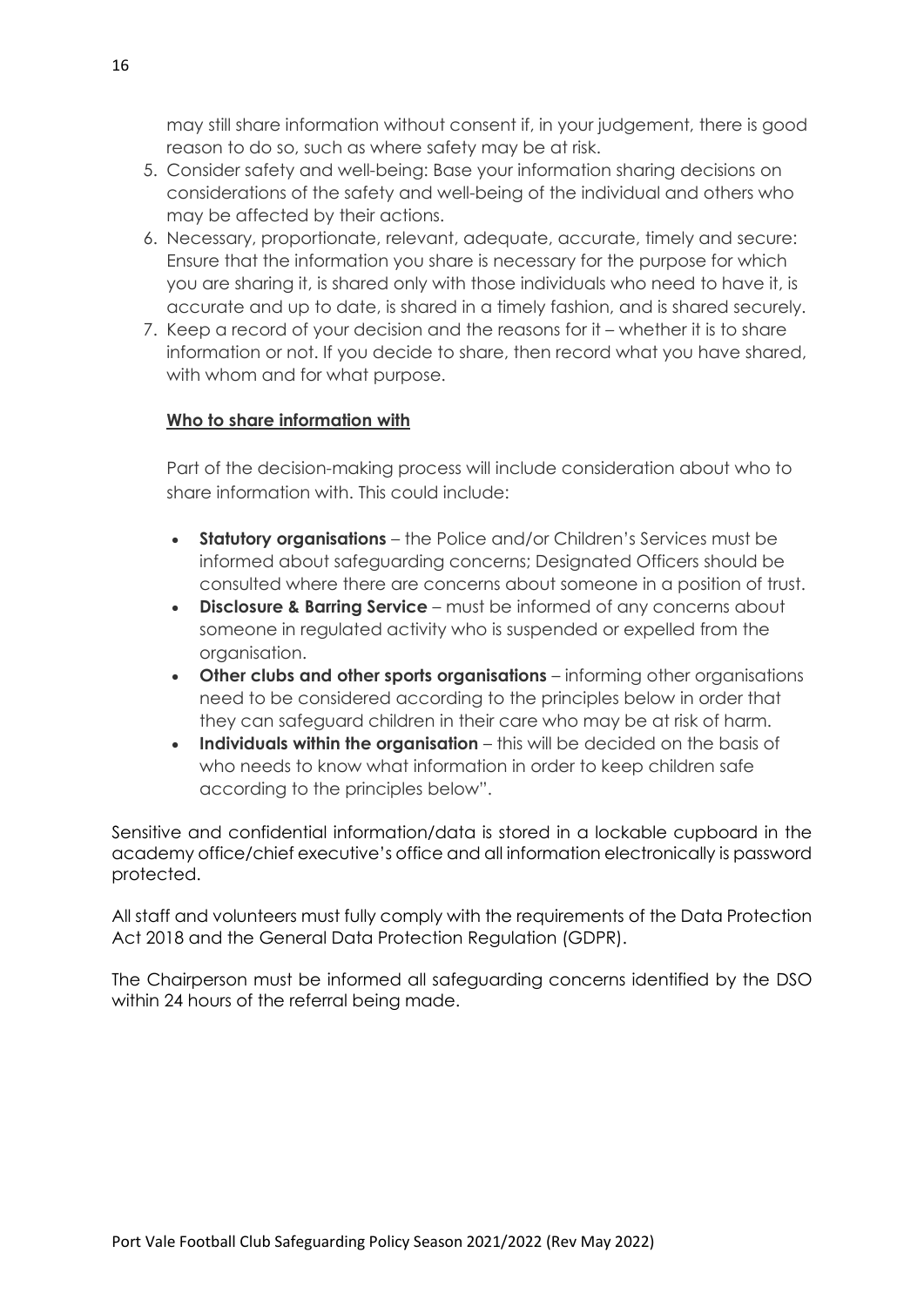#### **8. Safer Recruitment**

Port Vale Football Club is committed to ensuring that anyone appointed by the club either as a paid employee or volunteer is suitable to work with children/ young people and adults at risk.

The whole recruitment process will be under the direction of Human Resources Department who will ensure that all applicants for either paid or volunteer roles must complete an application form. Any gaps in the applicant's employment / background history must be addressed during the interview. The applicant must provide two references which must include the applicants last paid employer. One referee should also be from someone who can comment on the applicant's ability to work with children, young people and adults at risk.

References will be sought for applicants who have been offered a post and contact will be made with the referees. Any final offer will be made subject to these suitable refences being obtained.

Any information obtained from all sources will be shared with those responsible for deciding on the applicant's suitability for the role. In the event that concerns are raised following any information obtained from the referees then the applicant must not be appointed until a satisfactory resolution has been achieved and the applicant is deemed not to pose a safeguarding risk. A DBS referral should be made when someone who is engaged in regulated activity has permission withdrawn from engaging in that activity, including where a person has resigned in circumstances where they would otherwise have been dismissed. (Advice about DBS referrals should be discussed with the DSO and HR).

It is the responsibility of the applicant to disclose details in respect of relevant convictions and give their consent to criminal record checks being requested in respect of them. Failure to disclose such information either before being appointed to the role or afterwards may result in the individual being dismissed from the club. Further details of what posts require a DBS check can be found in the latest EFL Guidance a snap shot of which is contained on Appendix B; however, all posts requiring direct access to children, young people and adults at risk must require a DBS check before any work with children/adults at risk is undertaken.

All posts will be subject to a sixth month probationary period and after six months the individual's performance will be reviewed against the requirements of the job description which will be discussed at interview.

Academy Players are asked at the end of the season to comment on procedures and are invited to make suggestions relevant to improvements in how the academy operates. Parents of players have opportunities to comment on current procedures and make suggestions on improvements at the assessment evenings in December and May. Parents are requested to attend "the introduction to the new season" meeting in July when safeguarding policies and good practice are discussed. At the discretion of the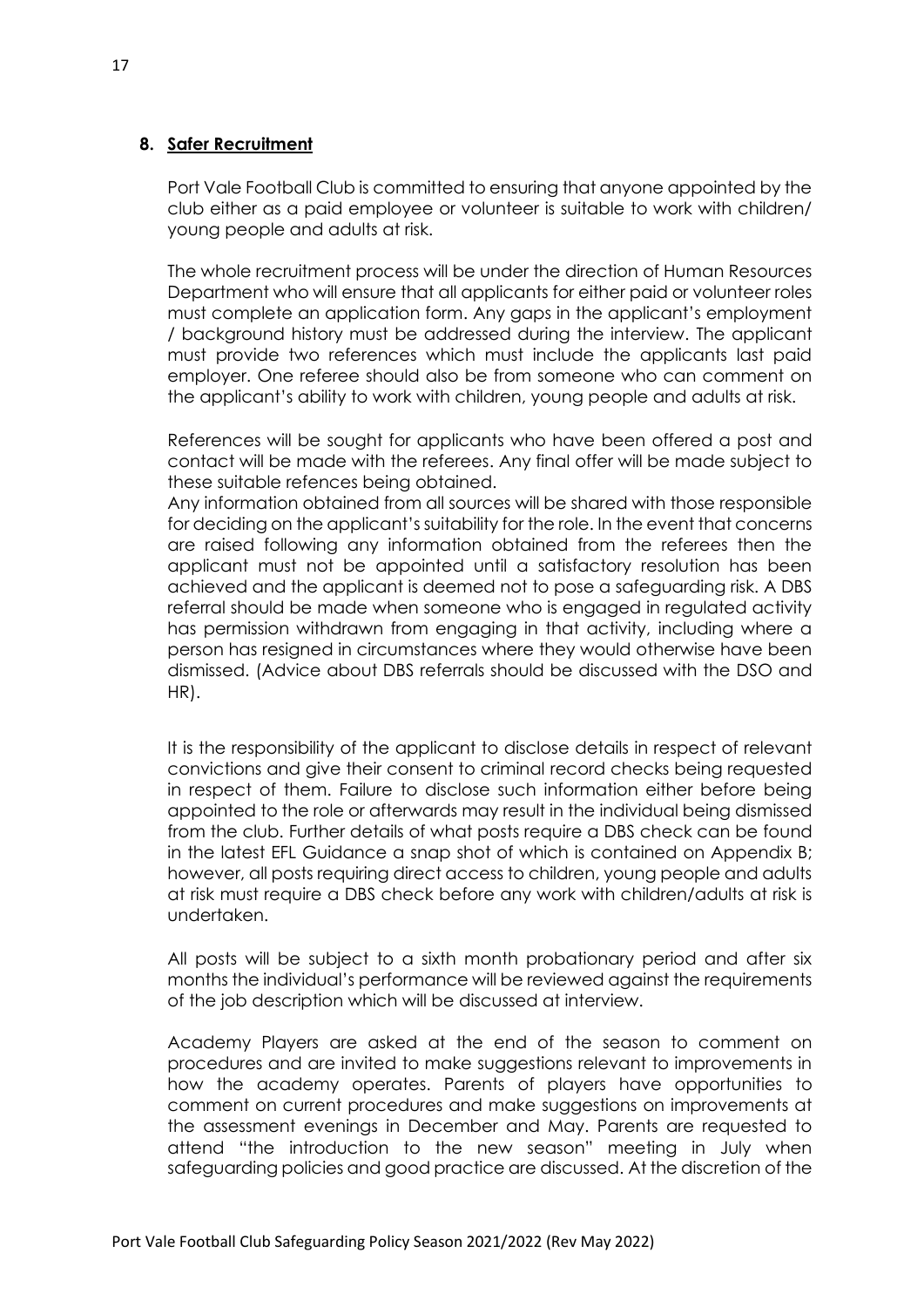academy manager there may be occasions when children are involved in the selection process of choosing new members of staff.

All new staff and volunteers appointed will receive an induction. During this period, all new recruits must meet with the DSO who will discuss the requirements of the safeguarding policy. Each term all academy staff are required to attend training and updates when safeguarding is included on the agendas. Safeguarding always appears on the agenda of the club's operations meetings.

The academy's head of coaching meets all new recruits on a regular basis to check on progress and includes safeguarding items and updates on this training agenda. The head of coaching will use 1:1 meeting's as a process of helping new staff to settle in and review progress, there is facility to record this meeting as a welfare meeting on TOPICS through the Academy link.

#### **Code of conduct**

The club's codes of conduct are applicable to all employees of the club, volunteers, parents, guardians, supporters on match day, children, young people, and adults at risk and must be adhered to. Details can be found on the attached Appendix B.

#### **Whistleblowing**

Whistleblowing occurs when a person raises a concern about dangerous or illegal activity, or any wrongdoing in their organisation. As a whistle-blower you are protected in law because you should not be treated unfairly or lose your job because you raise concerns. You can raise your concern at any time about an incident that happened in the past, is happening now, or you believe will happen in the near future. Whistleblowing law derives from the Employment Rights Act 1996 (as amended by the Public Interest Disclosure Act 1998). It provides the right for a worker to take a case to an employment tribunal if they have been victimised at work or they have lost their job because they had 'blown the whistle'.

\**Please note that Port Vale Football Club have a separate Safeguarding Whistleblowing Policy*.

Port Vale Football Club want to ensure there is a healthy and supportive culture across the organisation whereby people have the confidence to come forward to speak out or act if they are unhappy with anything. At the first instance it may be appropriate to speak to their line manager but if this opportunity is not available the Chief Executive or Co-Chair would be the most appropriate.

In the first instance you may wish to report any concerns directly with your line manager or with the DSO at the club; however, you may wish to contact the F.A for advice by contacting the FA Case Management Team on 0844 980 8200 Ext 4787. Alternatively, you can contact the NSPCC Whistleblowing Advice Line on 0800 028 0285 or via email: [help@nspcc.org.uk](mailto:help@nspcc.org.uk) or contact the Police or Children's Social Care.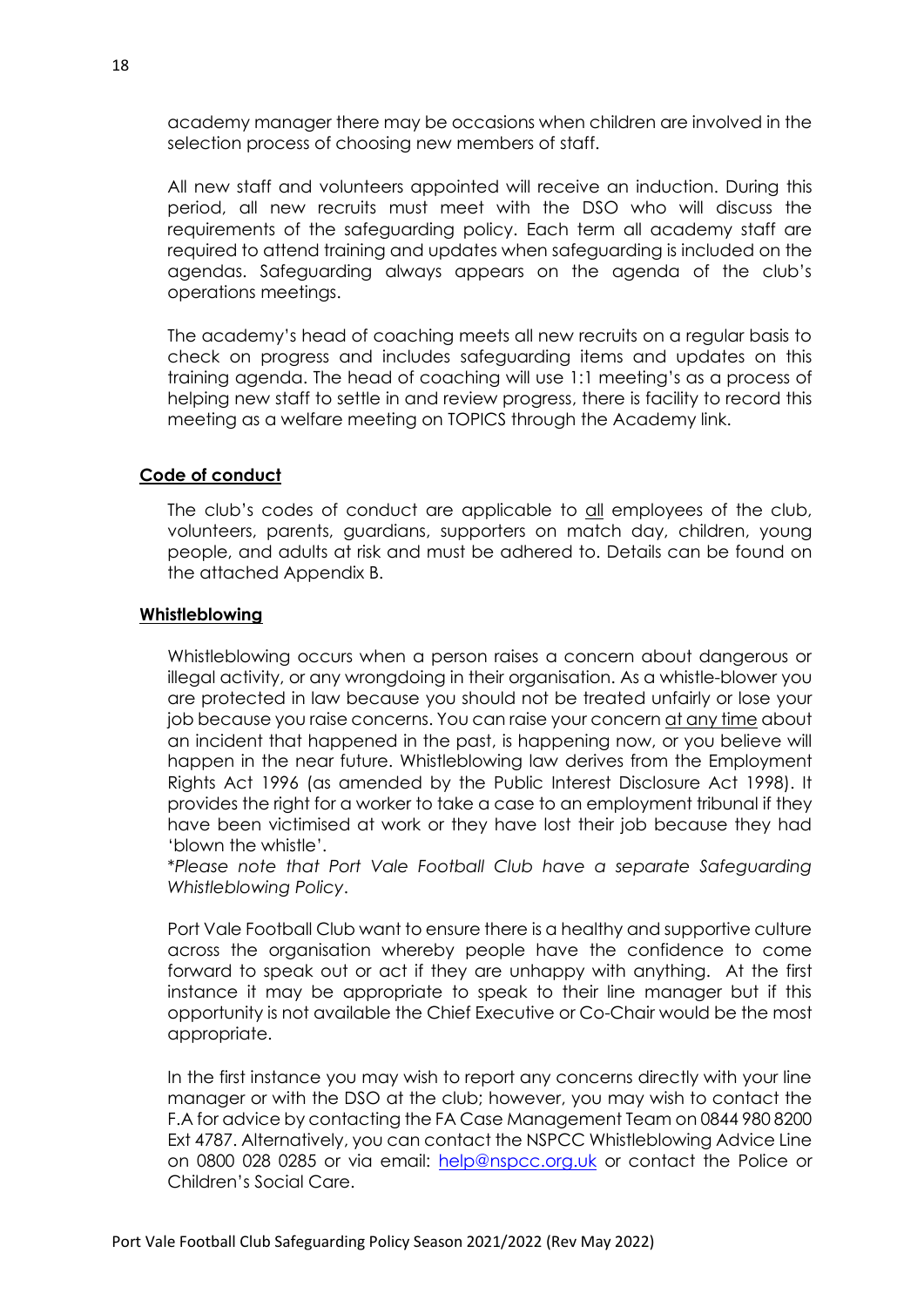The FA will treat your disclosure in confidence and will only reveal your identity if absolutely necessary. For example, in connection with legal action unions and professional associations can also support and assist their members.

If in the event you make a disclosure to the club, the F.A or partner agencies such as the Police and Children's Social Care and they are found to be malicious or made for personal gain then disciplinary action will be taken against you.

Anyone found to be harassing or victimising an individual who makes a protected disclosure will be subject to disciplinary action.

#### **Compliments & Complaints**

Port Vale Football Club welcome all compliments and complaints and consider they are an opportunity to continually reflect and learn from. The football club has a supporter's liaison officer and a disability support officer who address any concerns fans have and the chief executive will respond to additional complaints. The academy has similar opportunities for parents/boys to raise concerns and has a process for dealing with them. Further opportunities to engage with the club's community are being discussed and fan's forums are held on a regular basis. The club will respond to any concerns and ideas as soon as it is possible to do so and certainly within 7 days.

\**Port Vale Football Club have a separate policy for Safeguarding Allegations of Abuse Against Staff.*

#### **Other Policies linked directly or indirectly to Safeguarding at Port Vale FC.**

- Health and Safety policy
- Child friendly safeguarding children policy
- Adults at Risk Policy
- Photography and videography Policy
- Anti-Bullying Policy
- Whistleblowing policy
- Anti-Racism policy
- Equality, Diversity and Inclusion Policy
- Youth Players playing in the First Team Policy
- Furry Mascot Policy
- Ball Crew Policy
- Accident reporting Policy
- Transport policy/plan
- Mental Wellbeing Policy
- Guidance to bring a child to a match policy.
- Allegations against staff Policy
- Late Collection of Children Policy
- Safe IT use Policy
- Mentoring Policy
- Accessibility Policy

Port Vale Football Club Safeguarding Policy Season 2021/2022 (Rev May 2022)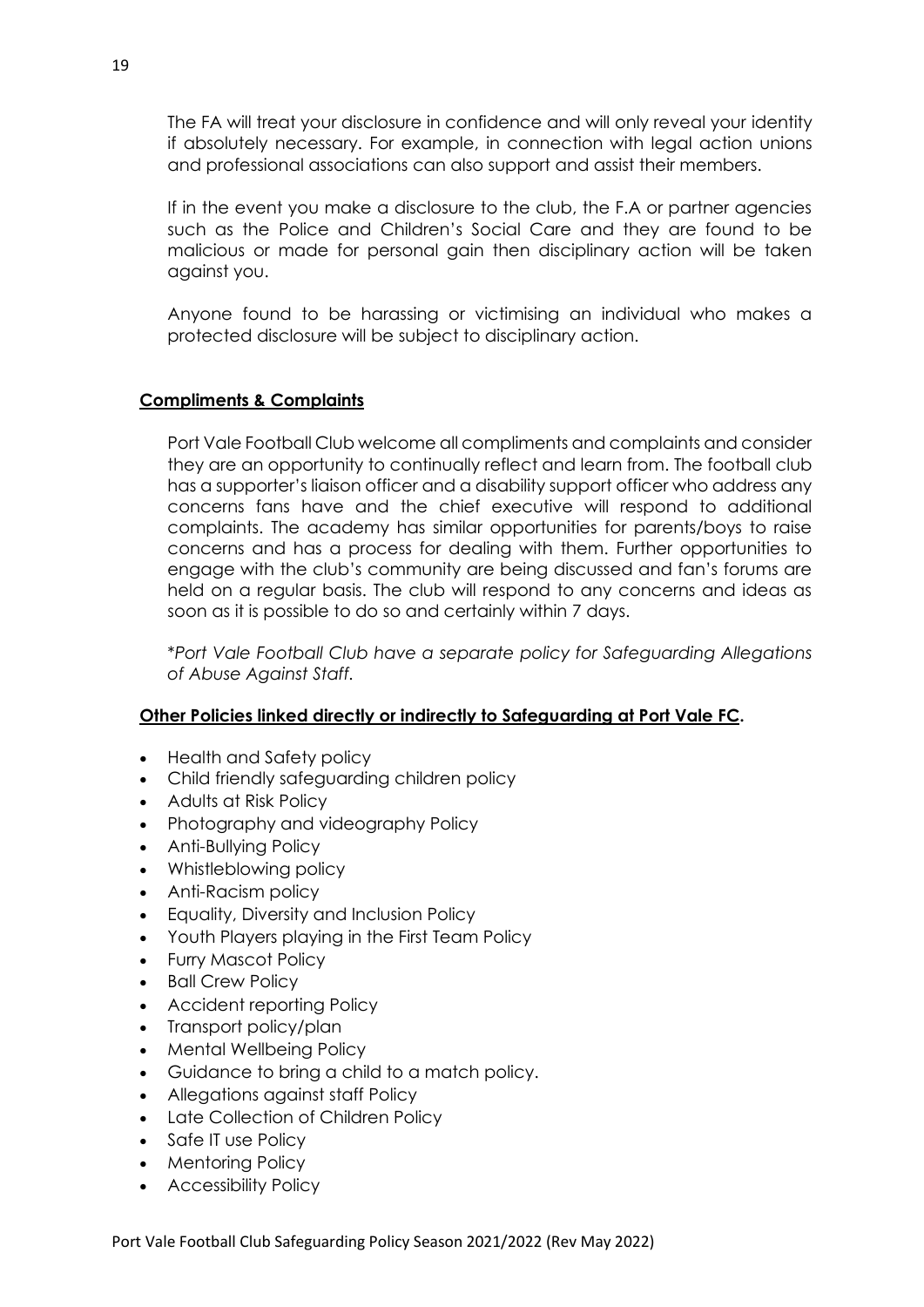#### **Appendix A List of Contacts and resources**

#### **The Designated Safeguarding Officer**

The Designated Safeguarding Officer (DSO) is Tim Bailey

Email: [tim.bailey@port-vale.co.uk](mailto:tim.bailey@port-vale.co.uk) Tel: 07966 935817

#### **The Senior Safeguarding Manager**

Chief Executive: Colin Garlick. (SSM) [Tel: 07740205373](tel:07740205373)

#### **Staffordshire Football Association.**

Safeguarding & Education Officer is Jan Scott **(E): [Support@StaffordshireFA.com](mailto:Support@StaffordshireFA.com?subject=Support@StaffordshireFA.com) (T):** 01785 256994 (ext. 205) **(M):** 07969 294023

#### **Making a referral to the Local Authority / Children's Social Care**

If you think a child or young person is at risk of significant harm contact the Children's Advice and Duty Team on: 01782 235100

[www.safeguardingchildren.stoke.gov.uk](http://www.safeguardingchildren.stoke.gov.uk/) - Local Authority Designated Officer (LADO)

Advice and Access Team: 01782 232200 Email: [CW@stoke.gov.uk](mailto:CW@stoke.gov.uk) Emergency Duty Team – 01782 234234 (After 5pm Monday to Friday and weekends)

[www.stoke.gov.uk](http://www.stoke.gov.uk/) – Worried about an adult? Telephone: 08005610015

#### **Codes of Conduct (Appendix B 1-4)**

#### **DBS Eligibility Guidance (Appendix C)**

#### **Legislation and Statutory Guidance**

<https://www.gov.uk/government/publications/care-act-statutory-guidance>

[www.gov.uk](http://www.gov.uk/) – Keeping children safe in education (2020)

[www.gov.uk](http://www.gov.uk/) – Working Together to Safeguard Children (2020) – a full list of Department for Education guidance can be found on page 108 & 109 of this statutory guidance.

#### **Topics Online reporting system Guidance (Appendix D)**

**Useful Sources of Information**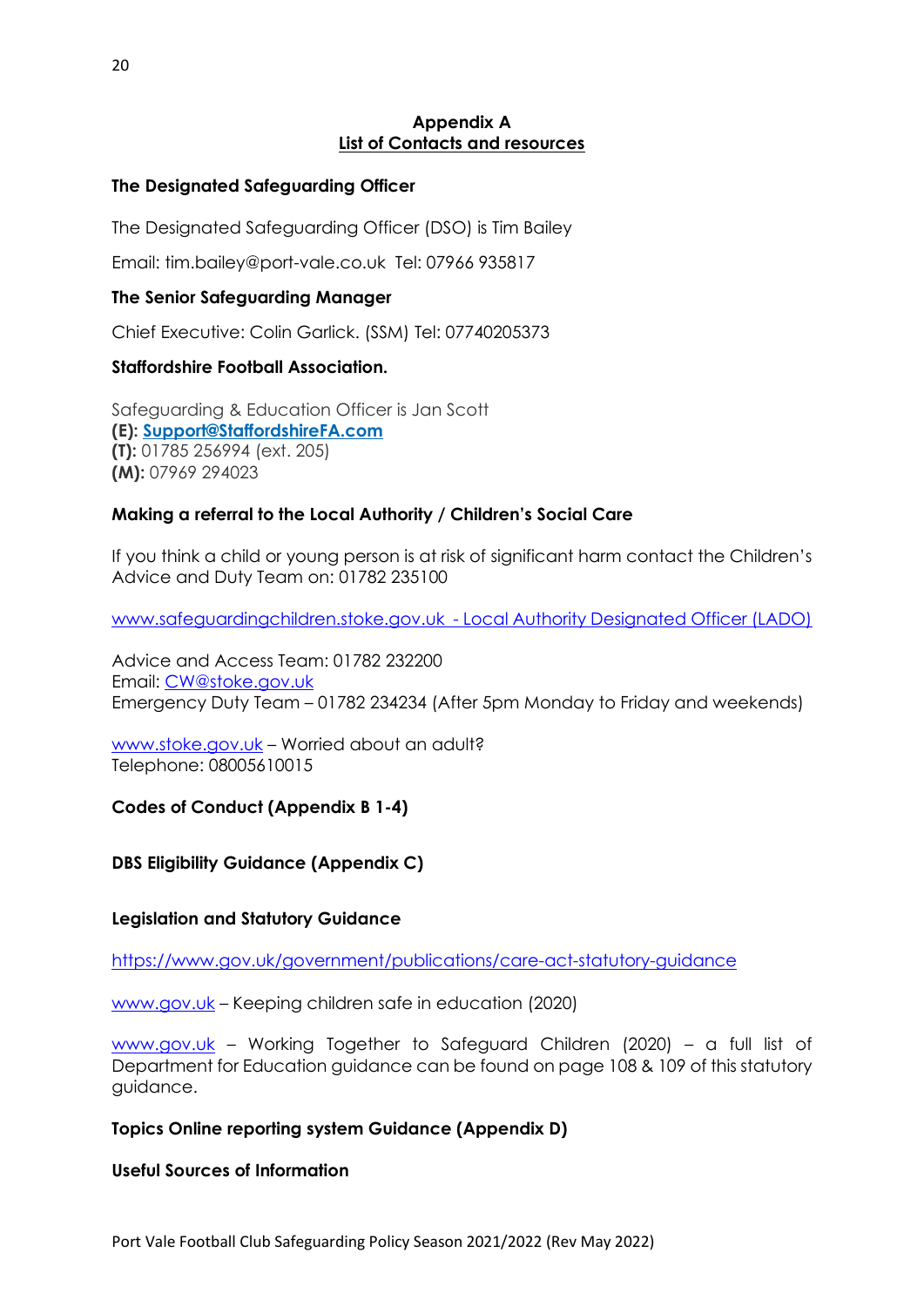<https://www.gov.uk/government/publications/care-act-2014-part-1-factsheets>

[https://www.cqc.org.uk/sites/default/files/20140416\\_safeguarding\\_adults\\_](https://www.cqc.org.uk/sites/default/files/20140416_safeguarding_adults_-_roles_and_responsibilities_-_revised_draf....pdf) roles and responsibilities - revised draf....pdf

<https://www.gov.uk/government/collections/mental-capacity-act-making-decisions>

<https://www.gov.uk/government/publications/prevent-duty-guidance>

[https://www.gov.uk/government/publications/a-public-health-approach-to](https://www.gov.uk/government/publications/a-public-health-approach-to-violence-prevention-in-england)[violence-prevention-in-england](https://www.gov.uk/government/publications/a-public-health-approach-to-violence-prevention-in-england)

[www.gov.uk](http://www.gov.uk/) – Safeguarding Adults

[www.gov.uk](http://www.gov.uk/) – Whistleblowing

[www.gov.uk](http://www.gov.uk/) - Human Trafficking and Slavery

[https://thecpsu.org.uk](https://thecpsu.org.uk/)

[https://www.gov.uk/government/publications/safeguarding-women-and-girls-at](https://www.gov.uk/government/publications/safeguarding-women-and-girls-at-risk-of-fgm)[risk-of-fgm](https://www.gov.uk/government/publications/safeguarding-women-and-girls-at-risk-of-fgm)

[www.gov.uk](http://www.gov.uk/) - Child exploitation disruption toolkit

[www.gov.uk](http://www.gov.uk/) – Disclosure and Barring Service

[http://webapps.stoke.gov.uk](http://webapps.stoke.gov.uk/) – Staffordshire and Stoke on Trent Safeguarding Adults Partnership Inter- Agency Adult Protection Procedures – stoke.gov.uk

https:/[/www.childline.org.uk](http://www.childline.org.uk/)

[https://www.stonewall.org.uk](https://www.stonewall.org.uk/)

[https://www.disabilityrightsuk.org](https://www.disabilityrightsuk.org/)

[https://womensaid.org.uk](https://womensaid.org.uk/)

[www.beds.ac.uk](http://www.beds.ac.uk/) – Contextualised Safeguarding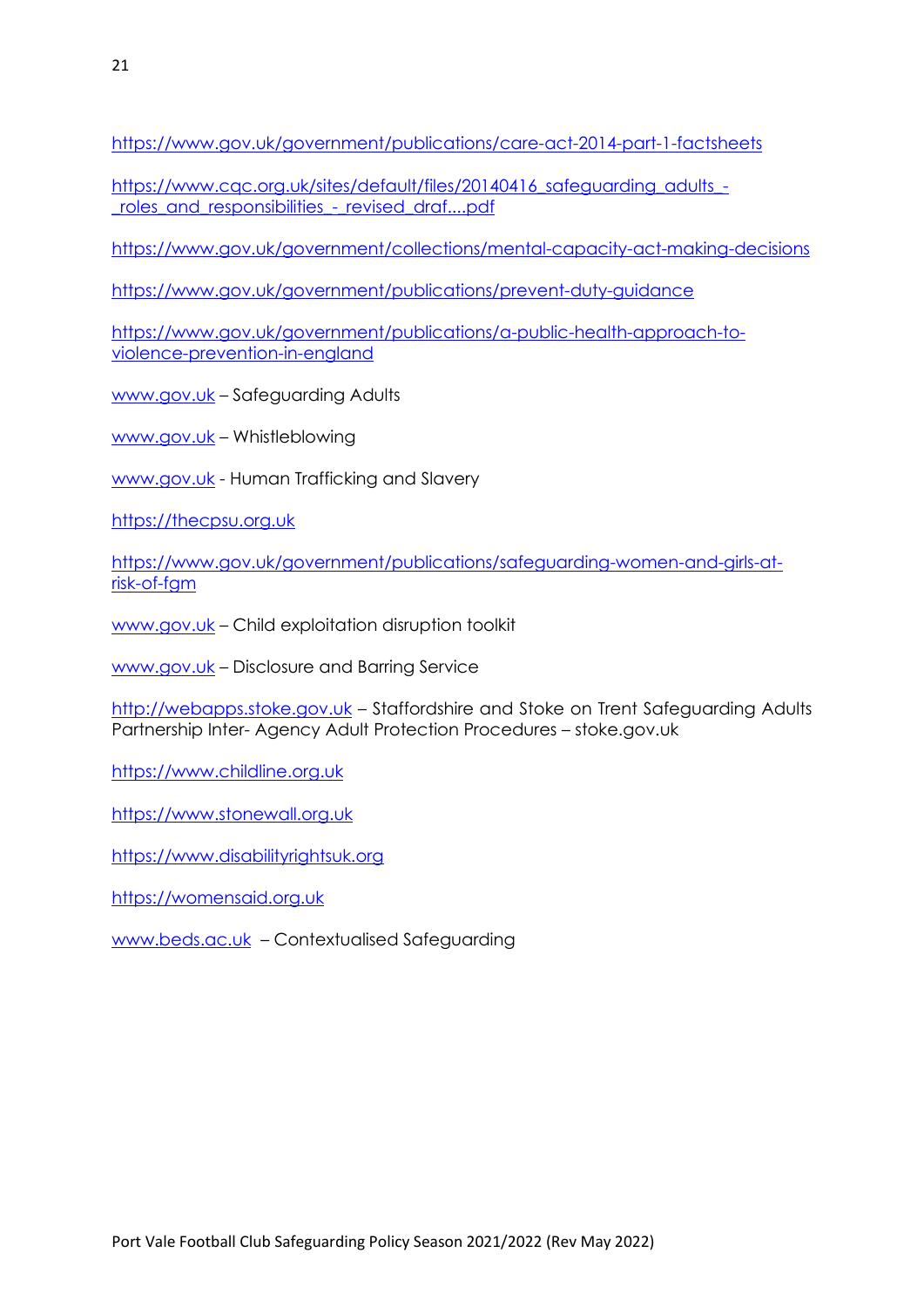#### **Stoke-on-Trent PREVENT programme**

The Prevent programme is the city's response to the Government's national counterterrorism strategy which aims to stop people being drawn into or supporting terrorism. The city's Prevent programme which staff at the club and the academy are aware of is designed to:

- Divert vulnerable individuals away from the radicalisation process and ensure that they are given appropriate advice and support through local safeguarding structures
- Deter extremist groups from creating division and disharmony and spreading hate
- Keep the majority safe from the few who seek to harm others
- Ensure that clubs understand how to recognise extremism Channel Panel-Stoke-on-Trent

This panel supports people at risk of being radicalised recognising that the radicalisation of vulnerable children and adults is a safeguarding issue. All club employees and academy staff know that if they are concerned that someone is at risk of getting involved in extremism, they should discuss this with the DSO.

The DSO will liaise with the Channel Co-ordinator at Staffordshire Police Prevent Team to discuss and make a referral if necessary. Their contact is 01785 238239.

#### **Authority from Port Vale Board and acceptance of Policy**

**Signed by:** 

**Name Board member and discussed** 

**SSM date: ..................................**

**This policy will be reviewed on an annual basis or following learning outcomes as a result of a significant incident or when legislation / statutory guidance changes by the Designated Safeguarding Lead.**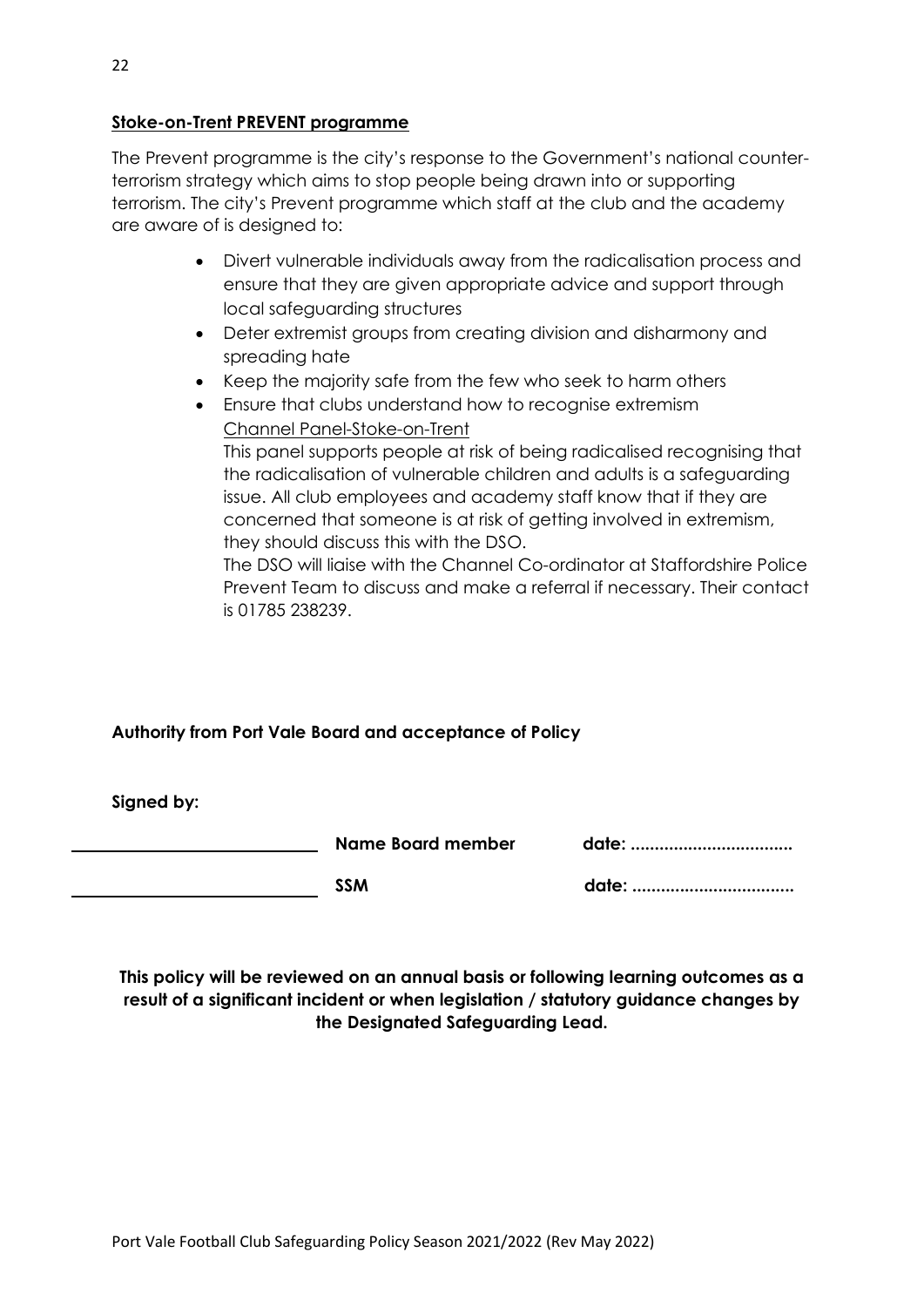

# **Code of Conduct for Staff & Volunteers**

1. This code of conduct is applicable to all employees of the football club and volunteers which must be adhered to. We expect all staff and volunteers to follow the behaviours as set out in this code. If any staff member or volunteer behaves in a way which contradicts any of the points set out below, the club will address them with the individual without delay to resolve the issue. Continued issues and repeated breaches of this code may result in the club taking disciplinary action against the staff member or volunteer with the involvement of governing bodies and ultimately your dismissal from the club.

As a member of staff or volunteer at the club you must:

- Implement our safeguarding policy and procedure.
- Report any concerns about or allegations of abuse or poor practice to the Designated Safeguarding Officer.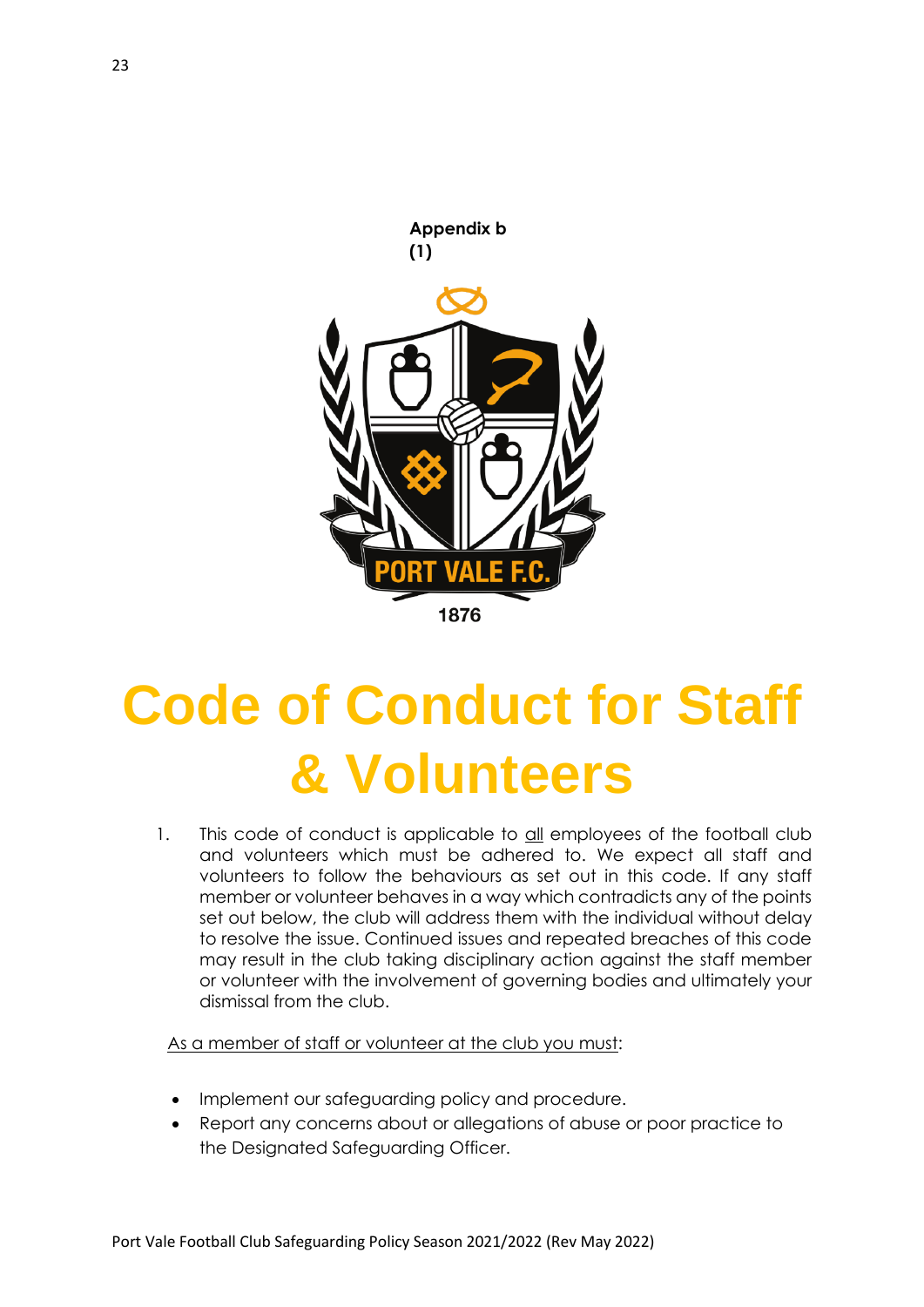- Listen to any concerns that parents, guardians, children, young people, or adults at risk may have.
- Consider your behaviour do not engage in any behaviour that constitutes any form of abuse
- Respect your position of trust and maintain appropriate boundaries and relationships with children, young people or adults at risk. Engaging in sexual behaviour of any kind with any child under the age of 16 is illegal
- Keep coaching and safeguarding training up to date
- Keep children, young people and/or adults at risk in your sessions safe by supervising appropriately, using safe methods and techniques and by putting their safety first.
- Make sure you have appropriate staffing ratios of adults to participant before the session begins
- Ensure all equipment is fit for purpose, safe to use and accessible
- Respect children, young people and adults at risks trust and rights whilst being open and honest with them
- Champion everyone's right to take part and celebrate difference in our football club or by not discriminating against anyone, regardless of gender, race, sexual orientation or ability
- Stop the activity if an injury occurs with a child, young person or adult at risk. Administer minor first aid and call for help where necessary
- Always use constructive and positive methods of feedback when developing their skills and abilities and never humiliate or harm them in doing so.
- Always behave appropriately on line and in accordance with the club's online safety and acceptable use policy
- Challenge and address instances of poor, negative, aggressive or bullying behaviour either towards or amongst children, young people or adults at risk
- Always lead by example when it comes to good sportsmanship, positive behaviour and commitment to the game
- Make our club a friendly and welcoming place
- Work with the players in accordance with the FA Charter for Quality and the Football Club Scheme of Work always taking into consideration the Four Corner of Development
- Respect the rights, dignity and worth of each individual
- Be concerned with the well-being, health and future of the individual player and will be supportive in his demands on the young player remembering they are children.
- Be aware of the player's educational needs and its impact on his training remembering that in an average week during the season most boys will be involved in training, matches and travelling for over 12 hours per week.
- Act as role models for the players in behaviour and good conduct towards other girls, boys, parents, carers, supporters and match officials.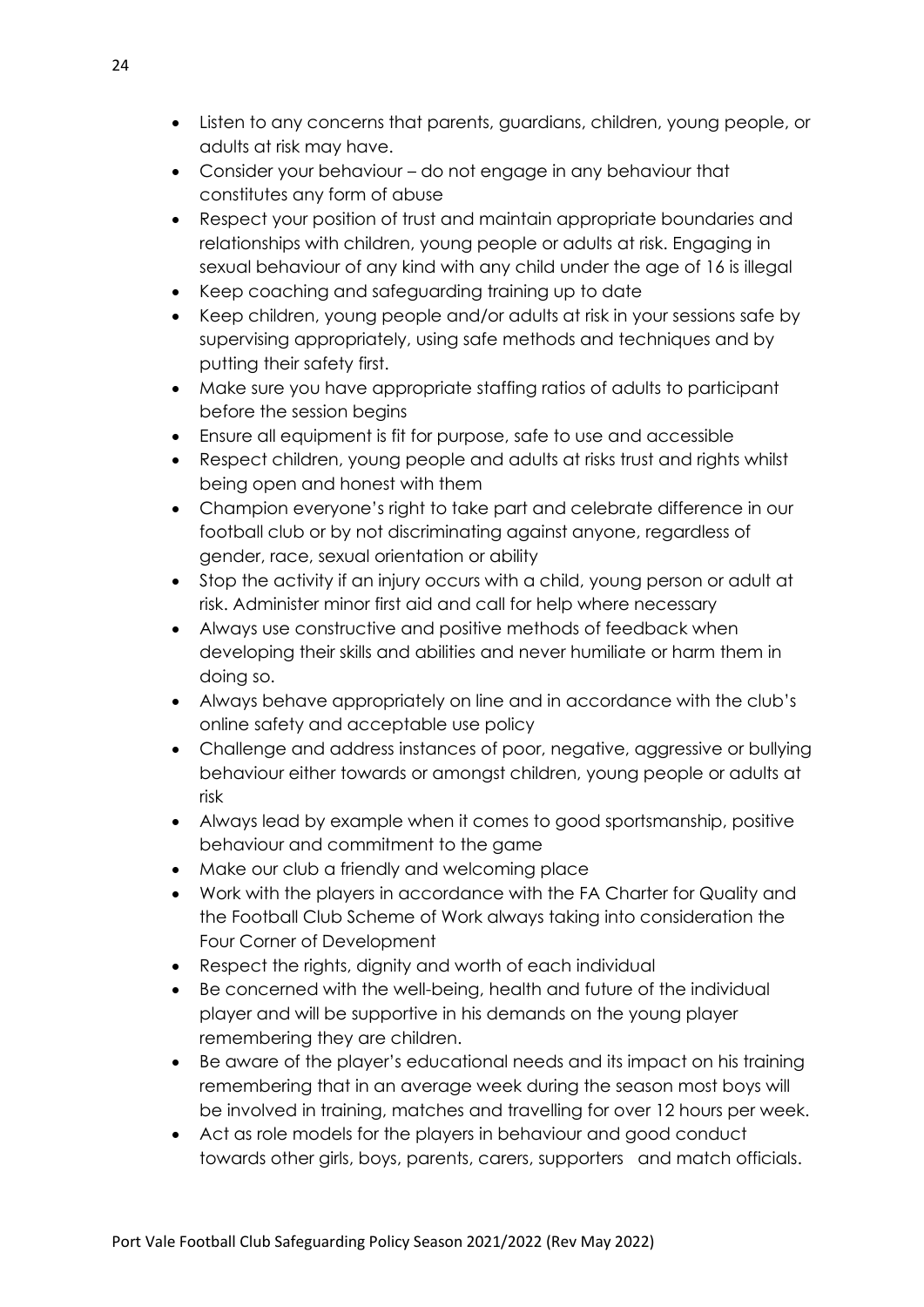- Always seek ways in which they can improve the child/ young person's development and exhibit high standards
- Make themselves aware and follow the Academy's Safeguarding Policy and report any concerns immediately to the club's DSO.
- When travelling to away matches in the mini buses enter all required details for each journey in the folder provided. Make sure all passengers are wearing seat belts throughout the journey.
- Never transport children in private cars
- Wear the corporate clothing provided and be punctual at all sessions maintaining 90% attendance throughout the season
- Always wear your ID badge
- Report any missing/damaged equipment immediately to the Academy Manager or senior staff
- Ensure sessions are documented in log books/session plan books/registersmanagement tool
- Display professional attitude towards other staff supporting them at all times
- Never use social media to question decisions made about child's footballing progress or lack of it.

| <b>Name of Staff</b>             |  |
|----------------------------------|--|
| Member/Volunteer                 |  |
| <b>Signature of Staff Member</b> |  |
| / Volunteer                      |  |
| <b>Date</b>                      |  |
|                                  |  |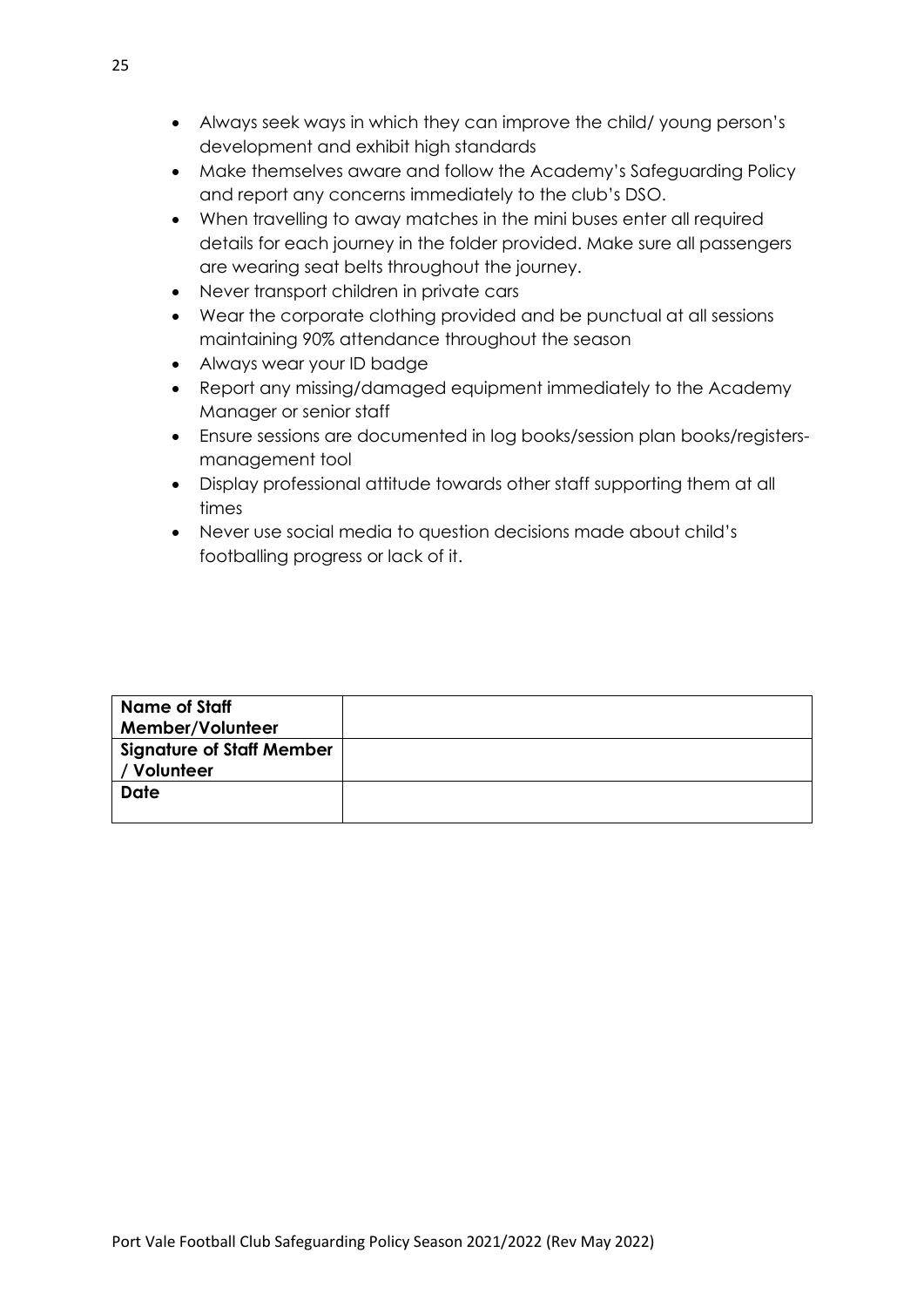**Appendix b (2)**



# **Code of Conduct for Parents & Carers**

1. This code of conduct is applicable to all parents and carers. We expect all parents and carers to follow the behaviours as set out in this code. If any parent or carer behaves in a way which contradicts any of the points set out below, the club will address them with the parent/carer without delay and aim to resolve the issue. Persistent concerns or breaches may result in parents/carers being asked not to attend games if their attendance is considered a risk to the welfare and enjoyment of young participants. Continued issues and repeated breaches of this code may result in the club regrettably asking your child to leave the activity, even or club permanently, something we never want to do.

As a parent/carer of a child/young person taking part on our club or activity, we've like you to:

- Make sure your child has the right kit for the season as well as enough food and drink
- Try to make sure your child arrives to sessions on time and collected promptly; or let us know if you are running late or if your child is going home with someone else
- Complete all consent, contact and medical forms and update us straight away if anything changes
- Make sure your child wears any protective kit we may provide for them
- Maintain a good relationship with your child's coach/trainer and catch up with them as much as you can about your child's development
- Tell us if you have any worries about your child's development or time at the club/activity
- Lead by example when it comes to positive behaviour on the side-lines
- Accept the official's judgement and do not enter the field of play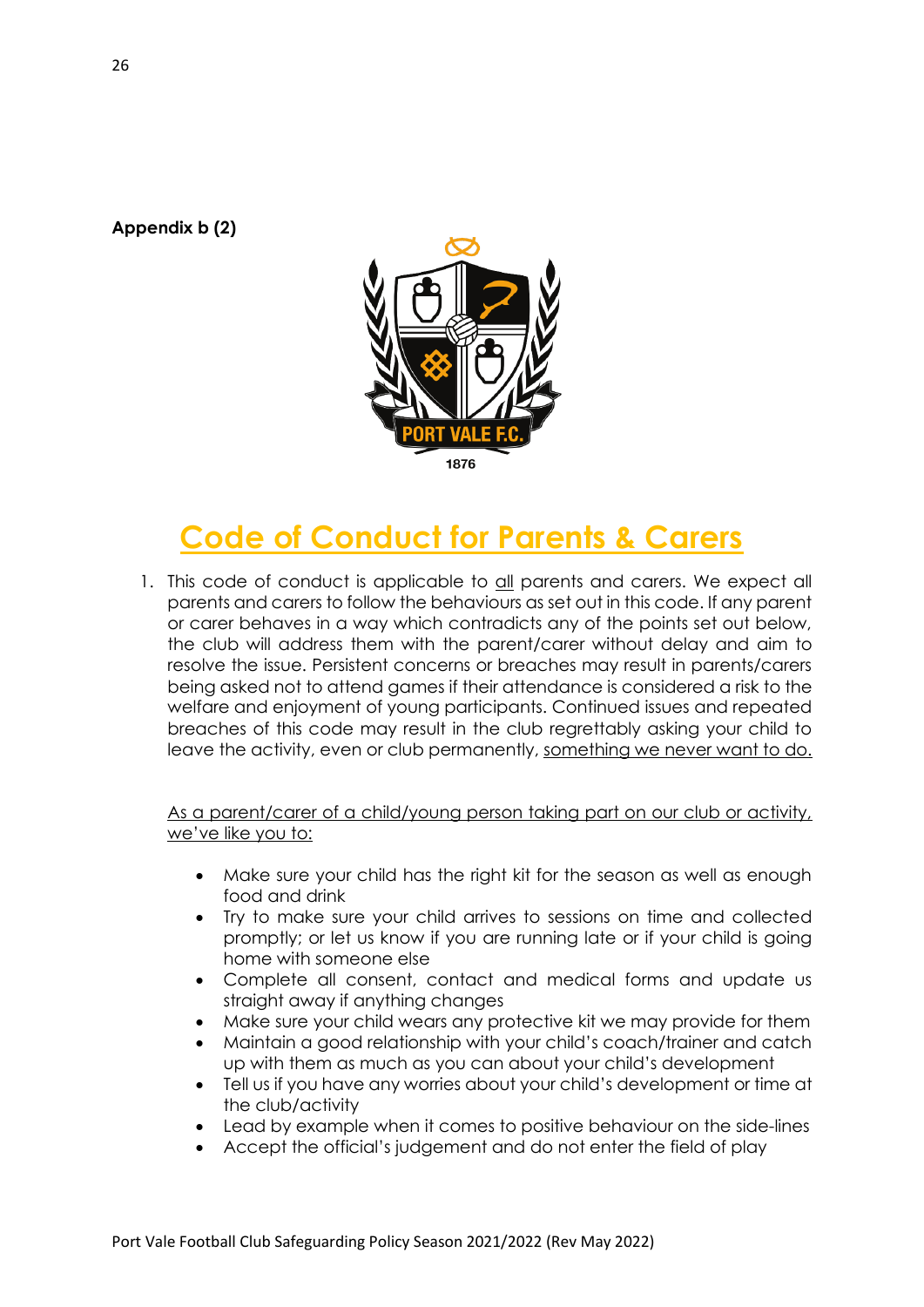- Use social media responsibly when talking about what goes on at our club, by behaving in the same way online as you would in person
- Talk to your child about embracing good sportsmanship and encourage them to play by the rules
- Ensure your child understands their code of conduct
- Report any safeguarding concerns immediately to the Designated Safeguarding Officer.

#### As a parent/carer you have the right to:

- Be assured your child is safeguarded during the time they are with us
- See any of our policies and procedures at any time
- Know who the Designated Safeguarding Officer is and how to contact them
- Be involved and contribute towards decisions within the club or activity
- Know what training and qualifications our staff have
- Be informed of problems or worries relating to your child
- Know what happens if there's an accident or injury, be informed if your child is injured and see the records of any incidents
- Have your consent sought for anything outside of our initial consent form, such as permission to go on trips or photography
- Have any concerns about any aspect of your child's welfare listened to and responded to promptly.

| Name of Parent/Carer      |  |
|---------------------------|--|
| Signature of Parent/Carer |  |
| Date                      |  |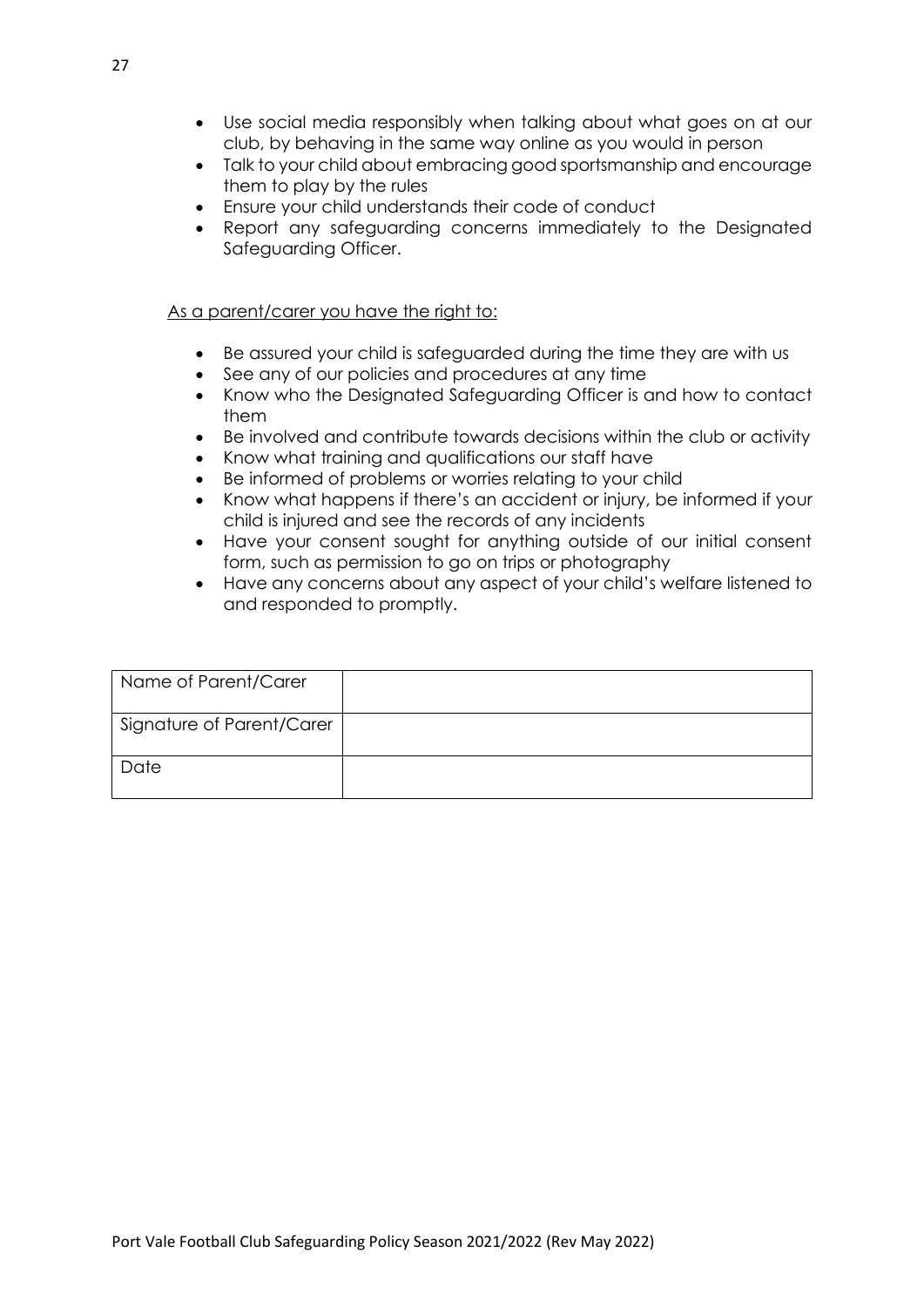Appendix b (3)



## **Code of Conduct for Children & Young People**

#### 1. As a child or young person taking part in our club or activity, we've like you to:

- Keep yourself safe by listening to your coach/trainer, behaving responsibility and speak out if something isn't right
- If you are worried about absolutely anything, tell us straight away, talk to your coach/trainer or the Designated Safeguarding Officer.
- When you are with us, stay in places where you are supposed to, don't wander off or leave without telling a member of staff
- Take care with our equipment and premises and treat them as if they were your own
- Get to practice and sessions on time and if you are running late, let a member of staff know
- Bring the right kit to practice and appropriate kit for the weather
- Do not smoke, take drugs or consume alcohol on our premises or during practices, competitions or when representing us
- Respect and celebrate difference in our club or activity and do not discriminate against anyone else on the grounds of gender, race, sexual orientation or ability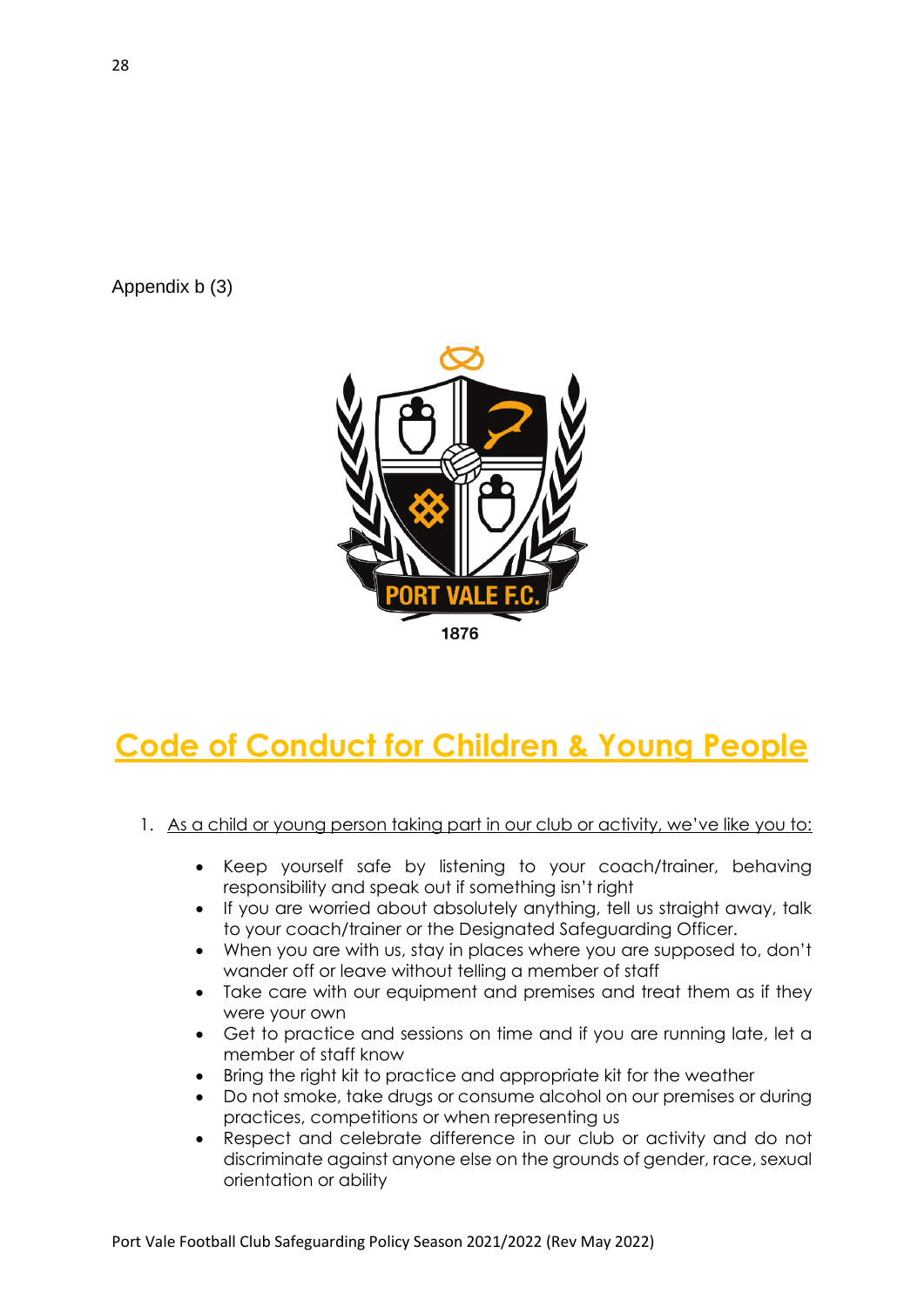- Always report any incidents of bullying, including homophobia and transphobia to a member of staff, even if you are just a witness immediately
- Treat other people with respect and appreciate that everyone has different levels of skills and ability
- Make our club or activity a welcoming and friendly place to be
- Support and encourage your team mates. Tell them when they've done well and be there for them when they are struggling
- Respect our staff and the staff and players from other teams
- Be a good sport, celebrate when we win and be gracious when we lose
- Play by the rules and have fun
- Follow our online safety and internet use policies
- Get involved in club or activity decisions, it is your sport too!

As a child/young person taking part, we understand you have the right to:

- Enjoy the time you spend with us
- Be told who you can talk to if something is not right
- Be listened to
- Be involved and contribute to the decisions within the club or activity
- Be respected by us and other team members and be treated fairly
- Feel welcomed, valued and not judged based on your race, gender, sexuality, disability or ability
- Be encouraged to develop your skills with our help
- Be looked after if there's an accident or injury and have your parents informed if needed.
- 2. We expect all children and young people to follow the above behaviours set out in this code of conduct. If any child or young person behaves in a way which goes against the points above, then we will address this with you and your parents/carers immediately with the aim to resolve the issue. Continued issues and repeated breaches of this code may resolute in us regrettably asking you to leave the activity, event or club permanently, for the welfare of other children and young people and our staff. This is something we never want to do.

| Name of Child / Young |  |
|-----------------------|--|
| Person                |  |
| Signature of Child /  |  |
| Young Person          |  |
| Date                  |  |
|                       |  |

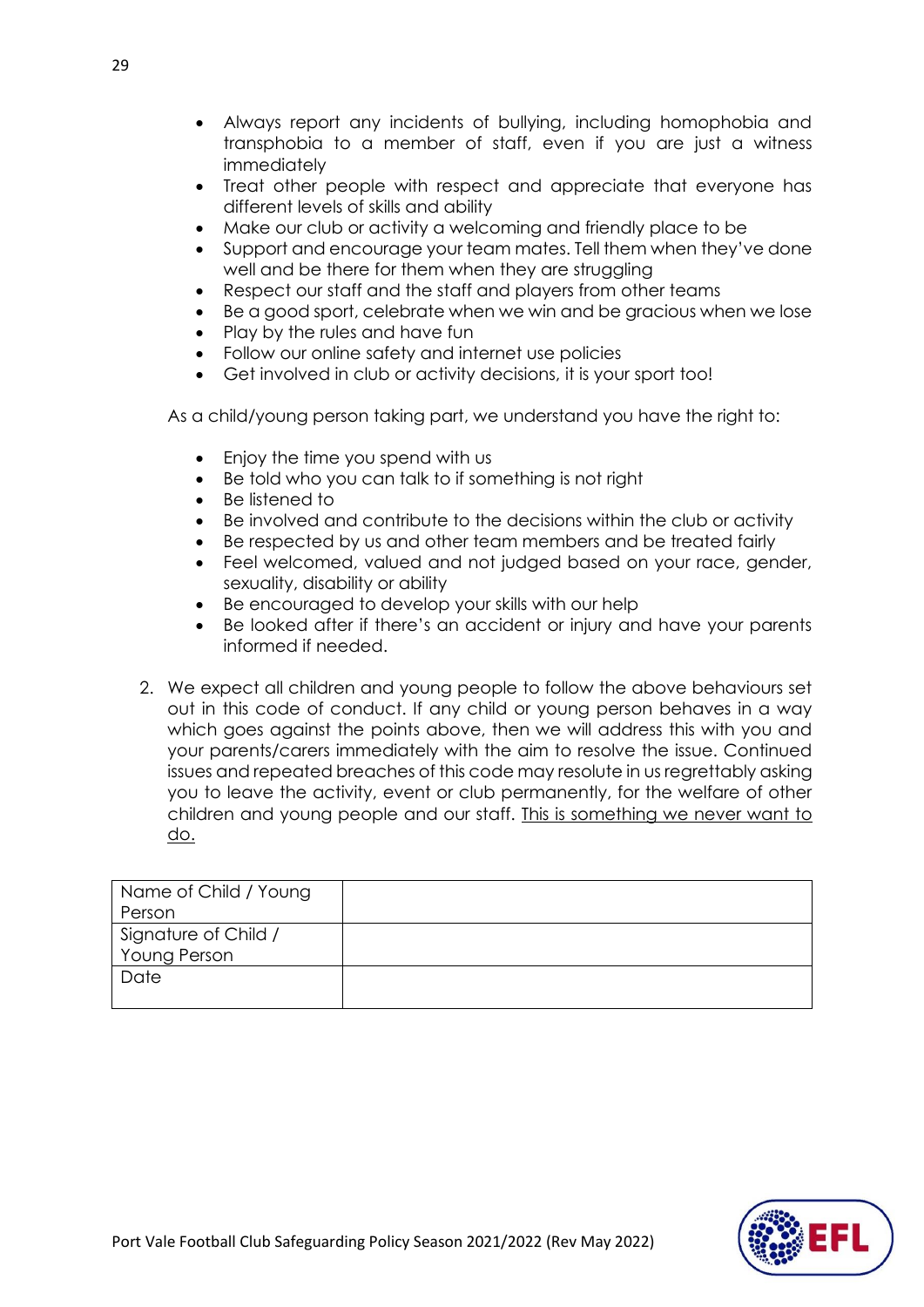**Appendix B (4)**



## **Port Vale Football Club**

## **Match day Safeguarding Code of Conduct.**

- **Anyone under the age of 12 years must be accompanied by an adult, an adult is anyone aged 18 or over.**
- **Parents or other responsible adults have primary responsibility for the safety of their child/young person who accompanies them and should always keep them close.**
- **Please be aware of where your child/young person is always during your visit and have a plan to meet somewhere if you get separated.**
- **Ensure your child/young person knows who to contact should they feel lost or worried.**
- **Stewards are situated around the stands in high visibility jackets for your safety and confidence.**
- **Our Stewards are trained in how to deal with lost children, please ensure your child knows not to go off with a spectator they do not know.**
- **Should you get separated from your child please contact a Steward immediately and listen to announcements over the stadium speakers.**
- **In an emergency, please ensure your child is aware what to do including how to evacuate the stadium and where to meet up with you.**
- **On a match day a dedicated safeguarding steward will be available to help.**
- **Should you see anything that causes you a concern or doesn't look right please report this to a safety steward.**

#### **Remember if something doesn't look or feel right, it probably isn't, Report it!**

#### **Appendix C (Direct Lift from EFL Guidance)**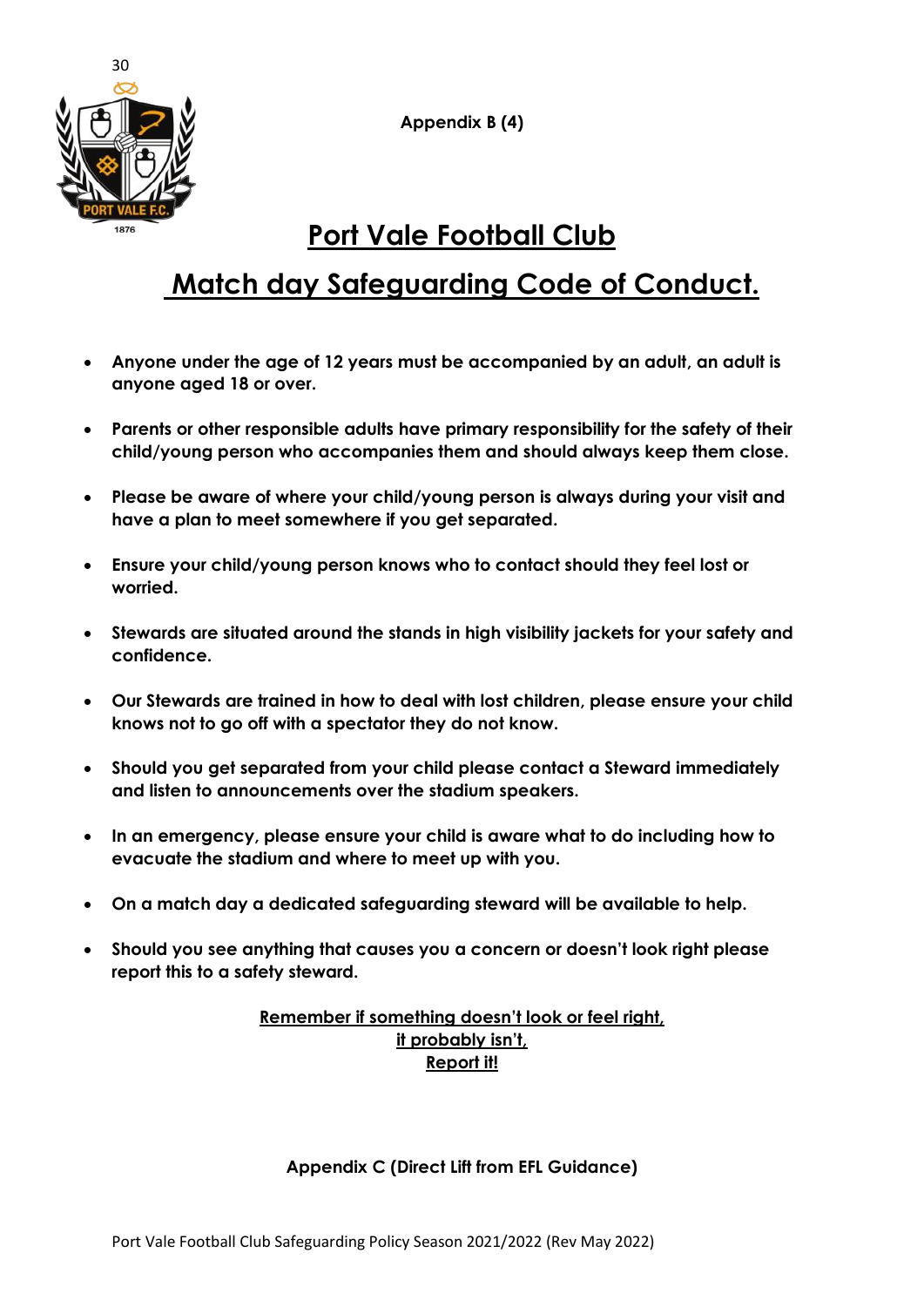#### **DBS Eligibility Guidance**

| <b>Regulated Activity</b>                                                                 | <b>Enhanced disclosures</b>                                   | <b>Standard</b>                               | <b>Basic</b>                                          |
|-------------------------------------------------------------------------------------------|---------------------------------------------------------------|-----------------------------------------------|-------------------------------------------------------|
|                                                                                           |                                                               | disclosures                                   | disclosures                                           |
| Roles in football required to<br>have enhanced disclosures<br>with the appropriate barred | Roles in football<br>required to have<br>enhanced disclosures | Roles in football<br>eligible for<br>standard | Roles in<br>football<br>eligible for                  |
| list checks                                                                               |                                                               | disclosures                                   | basic<br>disclosures                                  |
| Safeguarding Manager                                                                      | Head of<br>Recruitment/Player                                 | General<br>Steward                            | Chairman.                                             |
| Designated Safeguarding<br>Officer                                                        | Liaison Officer/ Chief<br>Scout.                              | Steward<br>Supervisors and                    | Club<br>Secretary.                                    |
| Assistant Safeguarding<br>Officer                                                         | Academy<br>performance/video                                  | managers.                                     | Finance<br>Officer/CCO                                |
| <b>Childcare Provider</b>                                                                 | analyst.                                                      | Matchday<br>Search and                        | finance<br>officer.                                   |
| Academy<br>Manager/Director/ Head of<br>Youth Development.                                | Matchday<br>coordinators.<br>Driver of vehicle for            | Intervention<br>Stewards                      | Lead<br>disclosure<br>officers/verifi                 |
| Football Team Manager<br>U18's.                                                           | transporting adults at<br>risk.                               |                                               | ers/counter<br>signatories.                           |
| U18 Football Coach.                                                                       | Charity Trustee<br>Matchday regular                           |                                               | Scout/Recruit<br>ment officer<br>(child               |
| Coach working with<br>Children and Adults at Risk.                                        | Family area stewards.                                         |                                               | workforce).                                           |
| Sport scientists (Fitness<br>Trainer, Nutritionist,<br>Psychologist, Physiologist).       | Club organised<br>matchday away<br>travel stewards.           |                                               | Academy/co<br>mmunity/fou<br>ndation<br>administrator |
| Driver of a vehicle<br>transporting children on                                           | Matchday disabled<br>area/support area<br>stewards.           |                                               | Ticket office                                         |
| behalf of Club/CCO<br><b>Head of Education</b>                                            | Academy<br>Directors/Board of                                 |                                               | staff.<br>Club shop                                   |
| Tutors and assessors (FAL,<br><b>BTEC Tutors, Functional Skills,</b>                      | Governors.<br>Kit person/manager                              |                                               | staff/commer<br>cial team.                            |
| NVQ assessors).<br>Academy Steward.                                                       | Furry<br>mascot/character                                     |                                               | Photographer                                          |
| Staff accompanying U18                                                                    | mascot                                                        |                                               | Cleaning<br>staff.                                    |
| trips/tours/tournaments.                                                                  |                                                               |                                               |                                                       |